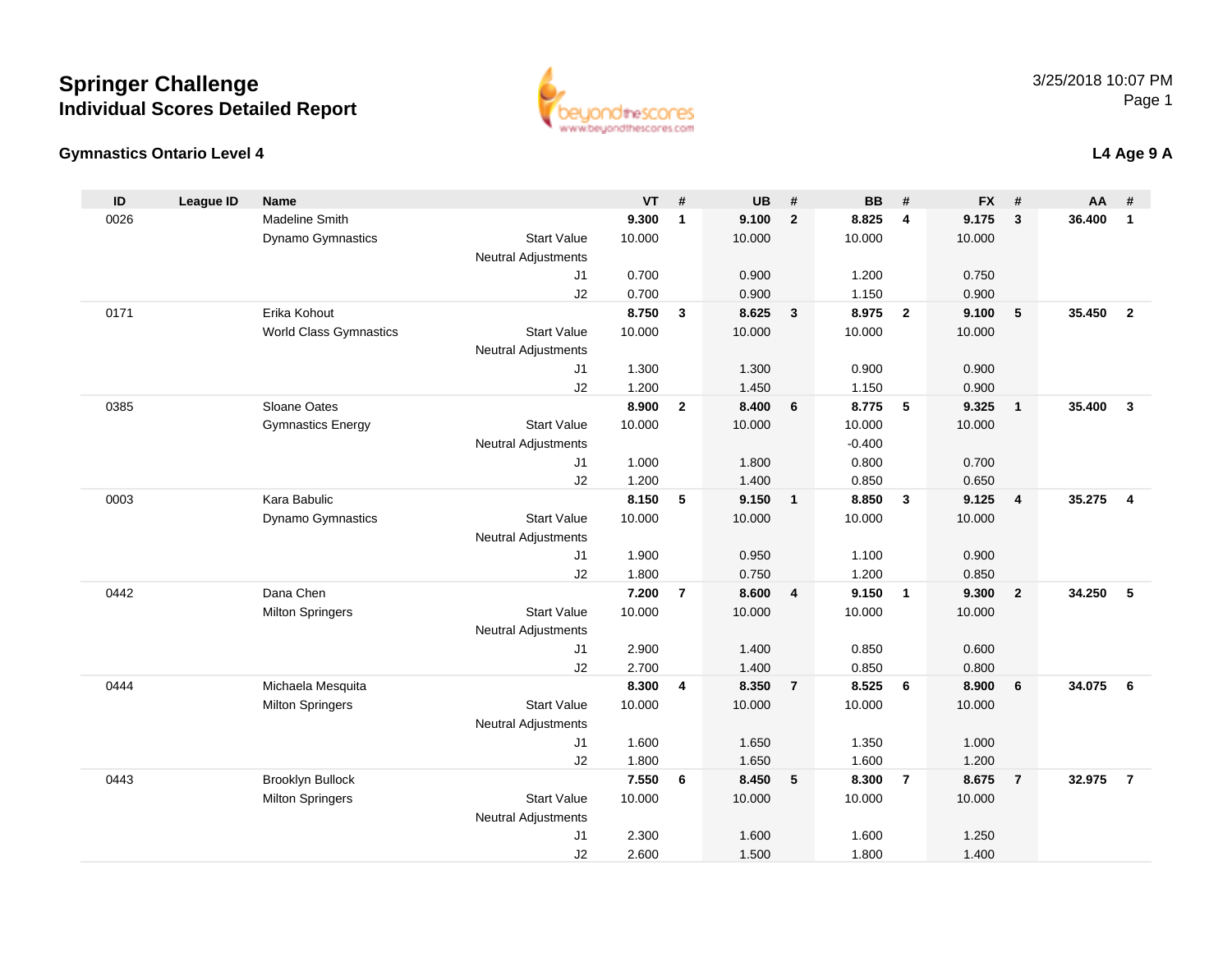

### **Gymnastics Ontario Level 4**

| ID   | <b>League ID</b> | <b>Name</b>              |                            | <b>VT</b>             | #                        | <b>UB</b>      | #                       | <b>BB</b>      | #                       | <b>FX</b>      | #                       | <b>AA</b> | #                       |
|------|------------------|--------------------------|----------------------------|-----------------------|--------------------------|----------------|-------------------------|----------------|-------------------------|----------------|-------------------------|-----------|-------------------------|
| 0010 |                  | Sierra Krulick           |                            | 8.800                 | $\mathbf{1}$             | 9.400          | $\overline{2}$          | 8.950          | 3                       | 9.450          | $\mathbf{3}$            | 36,600    | $\mathbf{1}$            |
|      |                  | Dynamo Gymnastics        | <b>Start Value</b>         | 10.000                |                          | 10.000         |                         | 10.000         |                         | 10.000         |                         |           |                         |
|      |                  |                          | <b>Neutral Adjustments</b> |                       |                          |                |                         |                |                         |                |                         |           |                         |
|      |                  |                          | J <sub>1</sub>             | 1.100                 |                          | 0.550          |                         | 1.100          |                         | 0.500          |                         |           |                         |
|      |                  |                          | J2                         | 1.300                 |                          | 0.650          |                         | 1.000          |                         | 0.600          |                         |           |                         |
| 0383 |                  | Jaylee Bijakowski        |                            | 8.650                 | $\overline{2}$           | 9.575          | $\overline{\mathbf{1}}$ | 8.725          | -5                      | 9.650          | $\mathbf{1}$            | 36.600    | $\overline{1}$          |
|      |                  | <b>Gymnastics Energy</b> | <b>Start Value</b>         | 10.000                |                          | 10.000         |                         | 10.000         |                         | 10.000         |                         |           |                         |
|      |                  |                          | Neutral Adjustments        |                       |                          |                |                         |                |                         |                |                         |           |                         |
|      |                  |                          | J1                         | 1.400                 |                          | 0.450          |                         | 1.200          |                         | 0.400          |                         |           |                         |
|      |                  |                          | J2                         | 1.300                 |                          | 0.400          |                         | 1.350          |                         | 0.300          |                         |           |                         |
| 0045 |                  | Sidney Stinchcombe       |                            | 8.550                 | $\mathbf{3}$             | 9.275          | $\overline{\mathbf{3}}$ | 9.025          | $\overline{1}$          | 9.200          | ${\bf 5}$               | 36.050    | $\overline{2}$          |
|      |                  | Forest City Gym Club     | <b>Start Value</b>         | 10.000                |                          | 10.000         |                         | 10.000         |                         | 10.000         |                         |           |                         |
|      |                  |                          | <b>Neutral Adjustments</b> |                       |                          |                |                         |                |                         |                |                         |           |                         |
|      |                  |                          | J1                         | 1.300                 |                          | 0.700          |                         | 0.950          |                         | 0.750          |                         |           |                         |
|      |                  |                          | J2                         | 1.600                 |                          | 0.750          |                         | 1.000          |                         | 0.850          |                         |           |                         |
| 0023 |                  | Olivia Roth              |                            | 8.300                 | 4                        | 9.075          | $\overline{\mathbf{4}}$ | 8.850          | $\overline{\mathbf{4}}$ | 8.950          | $\overline{7}$          | 35.175    | $\overline{\mathbf{3}}$ |
|      |                  | Dynamo Gymnastics        | <b>Start Value</b>         | 10.000                |                          | 10.000         |                         | 10.000         |                         | 10.000         |                         |           |                         |
|      |                  |                          | Neutral Adjustments        |                       |                          |                |                         |                |                         |                |                         |           |                         |
|      |                  |                          | J1                         | 1.800                 |                          | 1.050          |                         | 1.000          |                         | 1.000          |                         |           |                         |
|      |                  |                          | J2                         | 1.600                 |                          | 0.800          |                         | 1.300          |                         | 1.100          |                         |           |                         |
| 0384 |                  | Jenessa Hilsden          |                            | 8.150                 | 5                        | 8.525          | $6\phantom{1}6$         | 9.000          | $\overline{2}$          | 9.475          | $\overline{2}$          | 35.150    | $\overline{4}$          |
|      |                  | <b>Gymnastics Energy</b> | <b>Start Value</b>         | 10.000                |                          | 10.000         |                         | 10.000         |                         | 10.000         |                         |           |                         |
|      |                  |                          | Neutral Adjustments        |                       |                          |                |                         | $-0.100$       |                         |                |                         |           |                         |
|      |                  |                          | J1                         | 1.800                 |                          | 1.600          |                         | 0.800          |                         | 0.500          |                         |           |                         |
|      |                  |                          | J2                         | 1.900                 |                          | 1.350          |                         | 1.000          |                         | 0.550          |                         |           |                         |
| 0017 |                  | <b>Isla Metcalfe</b>     |                            | 8.100                 | 6                        | 8.950          | 5                       | 8.050          | 6                       | 9.175          | 6                       | 34.275    | 5                       |
|      |                  | Dynamo Gymnastics        | <b>Start Value</b>         | 10.000                |                          | 10.000         |                         | 10.000         |                         | 10.000         |                         |           |                         |
|      |                  |                          | Neutral Adjustments        |                       |                          |                |                         |                |                         |                |                         |           |                         |
|      |                  |                          | J1                         | 1.800                 |                          | 0.950          |                         | 2.100          |                         | 0.800          |                         |           |                         |
| 0228 |                  | Salena Ramdass           | J2                         | 2.000<br><b>X.XXX</b> | $\overline{\phantom{a}}$ | 1.150<br>7.000 | $\overline{7}$          | 1.800<br>9.000 | $\overline{2}$          | 0.850<br>9.250 | $\overline{\mathbf{4}}$ | 25.250    | 6                       |
|      |                  | <b>TGI</b>               | <b>Start Value</b>         | 10.000                |                          | 10.000         |                         | 10.000         |                         |                |                         |           |                         |
|      |                  |                          | Neutral Adjustments        |                       |                          |                |                         |                |                         | 10.000         |                         |           |                         |
|      |                  |                          | J1                         | 1.700                 |                          | 2.800          |                         | 0.900          |                         | 0.800          |                         |           |                         |
|      |                  |                          | J2                         | 1.800                 |                          | 3.200          |                         | 1.100          |                         | 0.700          |                         |           |                         |
|      |                  |                          |                            |                       |                          |                |                         |                |                         |                |                         |           |                         |

### **L4 Age 9 B**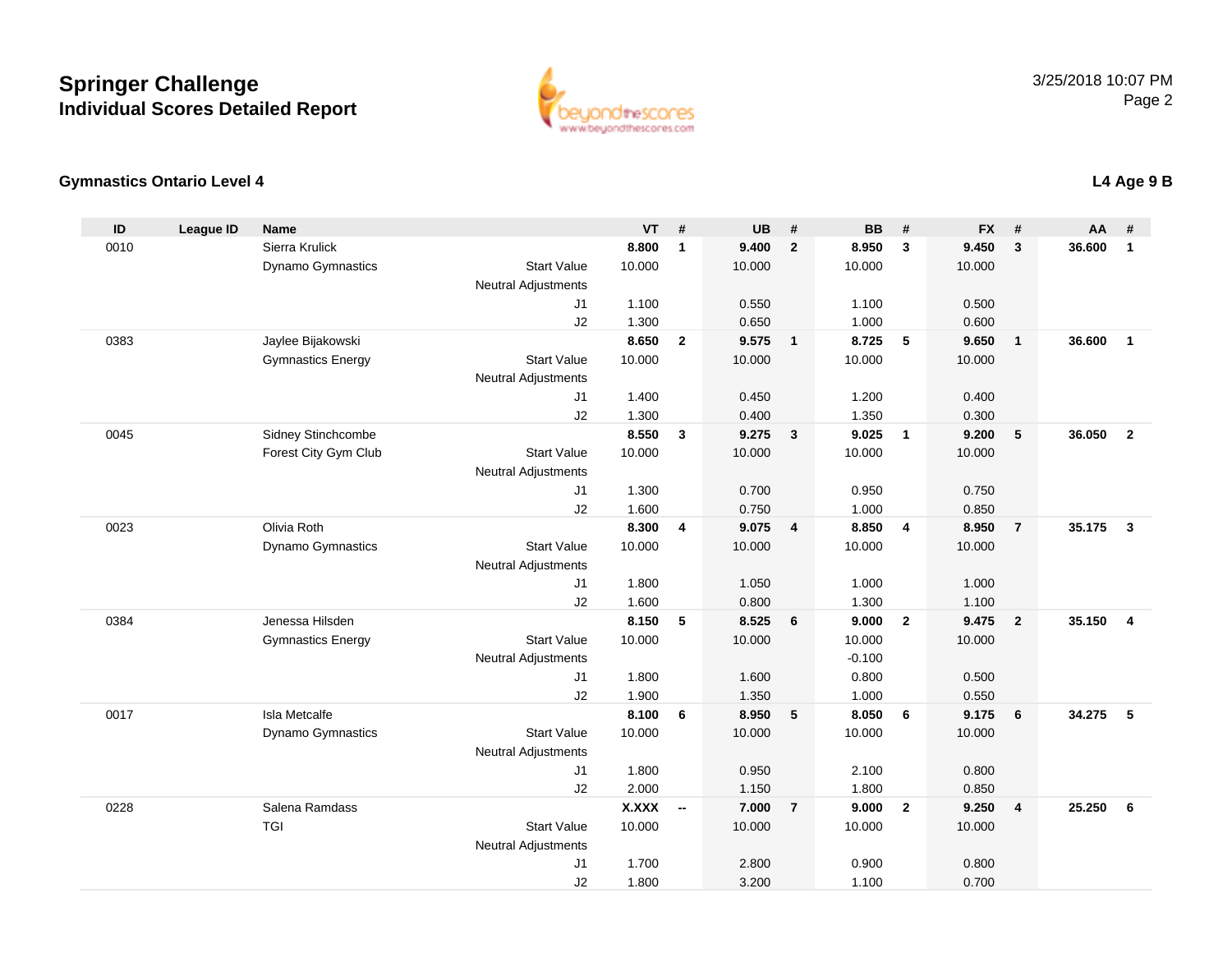

### **Gymnastics Ontario Level 4**

| ID   | <b>League ID</b> | <b>Name</b>                 |                            | <b>VT</b>    | #            | <b>UB</b> | #                        | <b>BB</b> | #                        | <b>FX</b>    | #                       | AA     | #                        |
|------|------------------|-----------------------------|----------------------------|--------------|--------------|-----------|--------------------------|-----------|--------------------------|--------------|-------------------------|--------|--------------------------|
| 0170 |                  | Sarah Garner                |                            | <b>X.XXX</b> | --           | X.XXX     | $\overline{\phantom{a}}$ | X.XXX     | $\overline{\phantom{a}}$ | <b>X.XXX</b> | --                      | 0.000  | $\overline{\phantom{a}}$ |
| 0015 |                  | <b>Whitney McRae</b>        |                            | 8.700        | $\mathbf{2}$ | 9.200     | $\overline{2}$           | 9.425     | $\mathbf{1}$             | 9.200        | $\overline{4}$          | 36.525 | $\mathbf{1}$             |
|      |                  | Dynamo Gymnastics           | <b>Start Value</b>         | 10.000       |              | 10.000    |                          | 10.000    |                          | 10.000       |                         |        |                          |
|      |                  |                             | <b>Neutral Adjustments</b> |              |              |           |                          |           |                          |              |                         |        |                          |
|      |                  |                             | J <sub>1</sub>             | 1.200        |              | 0.800     |                          | 0.600     |                          | 0.800        |                         |        |                          |
|      |                  |                             | J2                         | 1.400        |              | 0.800     |                          | 0.550     |                          | 0.800        |                         |        |                          |
| 0012 |                  | Sophie Lee                  |                            | 9.150        | $\mathbf{1}$ | 9.325     | $\overline{\mathbf{1}}$  | 8.400     | $\overline{4}$           | 9.450        | $\mathbf{1}$            | 36.325 | $\overline{2}$           |
|      |                  | Dynamo Gymnastics           | <b>Start Value</b>         | 10.000       |              | 10.000    |                          | 10.000    |                          | 10.000       |                         |        |                          |
|      |                  |                             | <b>Neutral Adjustments</b> |              |              |           |                          |           |                          |              |                         |        |                          |
|      |                  |                             | J1                         | 0.900        |              | 0.750     |                          | 1.600     |                          | 0.500        |                         |        |                          |
|      |                  |                             | J2                         | 0.800        |              | 0.600     |                          | 1.600     |                          | 0.600        |                         |        |                          |
| 0029 |                  | <b>Alison Miners</b>        |                            | 8.650        | 3            | 8.900     | $5\phantom{.0}$          | 9.175     | $\mathbf{3}$             | 9.250        | $\mathbf{3}$            | 35.975 | $\mathbf{3}$             |
|      |                  | <b>East York Gymnastics</b> | <b>Start Value</b>         | 10.000       |              | 10.000    |                          | 10.000    |                          | 10.000       |                         |        |                          |
|      |                  |                             | <b>Neutral Adjustments</b> |              |              |           |                          |           |                          |              |                         |        |                          |
|      |                  |                             | J <sub>1</sub>             | 1.500        |              | 1.100     |                          | 0.800     |                          | 0.600        |                         |        |                          |
|      |                  |                             | J2                         | 1.200        |              | 1.100     |                          | 0.850     |                          | 0.900        |                         |        |                          |
| 0027 |                  | <b>Charlotte Vetter</b>     |                            | 8.400        | 4            | 8.925     | $\overline{\mathbf{4}}$  | 9.425     | $\overline{1}$           | 9.200        | $\overline{\mathbf{4}}$ | 35.950 | 4                        |
|      |                  | <b>Dynamo Gymnastics</b>    | <b>Start Value</b>         | 10.000       |              | 10.000    |                          | 10.000    |                          | 10.000       |                         |        |                          |
|      |                  |                             | <b>Neutral Adjustments</b> |              |              |           |                          |           |                          |              |                         |        |                          |
|      |                  |                             | J <sub>1</sub>             | 1.500        |              | 0.950     |                          | 0.600     |                          | 0.800        |                         |        |                          |
|      |                  |                             | J2                         | 1.700        |              | 1.200     |                          | 0.550     |                          | 0.800        |                         |        |                          |
| 0386 |                  | Kaya Mellen                 |                            | 8.250        | 5            | 9.050     | $\mathbf{3}$             | 8.300     | 5                        | 9.400        | $\overline{2}$          | 35.000 | 5                        |
|      |                  | <b>Gymnastics Energy</b>    | <b>Start Value</b>         | 10.000       |              | 10.000    |                          | 10.000    |                          | 10.000       |                         |        |                          |
|      |                  |                             | <b>Neutral Adjustments</b> |              |              |           |                          | $-0.100$  |                          |              |                         |        |                          |
|      |                  |                             | J1                         | 1.700        |              | 1.100     |                          | 1.500     |                          | 0.700        |                         |        |                          |
|      |                  |                             | J2                         | 1.800        |              | 0.800     |                          | 1.700     |                          | 0.500        |                         |        |                          |
| 0231 |                  | Emily Pozhidaeva            |                            | 8.250        | 5            | 8.300     | 6                        | 9.300     | $\overline{2}$           | 8.950        | 5                       | 34.800 | 6                        |
|      |                  | <b>TGI</b>                  | <b>Start Value</b>         | 10.000       |              | 10.000    |                          | 10.000    |                          | 10.000       |                         |        |                          |
|      |                  |                             | <b>Neutral Adjustments</b> |              |              |           |                          |           |                          |              |                         |        |                          |
|      |                  |                             | J <sub>1</sub>             | 1.700        |              | 1.600     |                          | 0.600     |                          | 1.000        |                         |        |                          |
|      |                  |                             | J2                         | 1.800        |              | 1.800     |                          | 0.800     |                          | 1.100        |                         |        |                          |

### **L4 Age 9 C**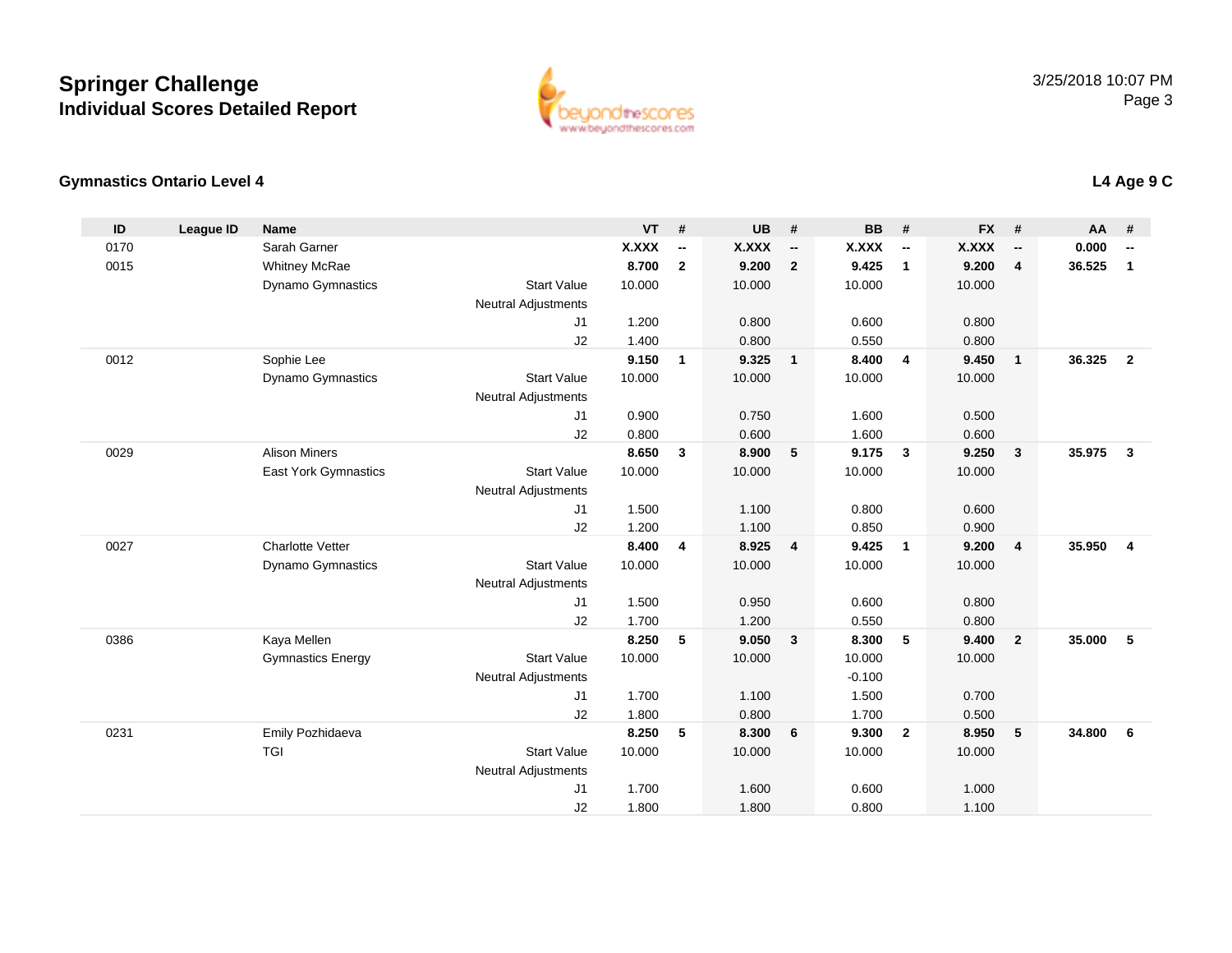#### **Gymnastics Ontario Level 4**

| ID   | <b>League ID</b> | <b>Name</b>               |                            | VT             | $\pmb{\#}$               | <b>UB</b>      | $\pmb{\#}$     | <b>BB</b>      | #               | <b>FX</b>      | #                        | AA     | #              |
|------|------------------|---------------------------|----------------------------|----------------|--------------------------|----------------|----------------|----------------|-----------------|----------------|--------------------------|--------|----------------|
| 0076 |                  | Caitlin Rocca             |                            | 8.850          | $\mathbf{1}$             | 9.150          | $\mathbf{1}$   | 9.100          | $\overline{3}$  | 9.250          | 3                        | 36.350 | $\overline{1}$ |
|      |                  | <b>Gymnastics Energy</b>  | <b>Start Value</b>         | 10.000         |                          | 10.000         |                | 10.000         |                 | 10.000         |                          |        |                |
|      |                  |                           | <b>Neutral Adjustments</b> |                |                          |                |                |                |                 |                |                          |        |                |
|      |                  |                           | J1                         | 1.100          |                          | 0.800          |                | 1.000          |                 | 0.650          |                          |        |                |
|      |                  |                           | J2                         | 1.200          |                          | 0.900          |                | 0.800          |                 | 0.850          |                          |        |                |
| 0032 |                  | Teya Carlson              |                            | 8.300          | 4                        | 9.025          | $\overline{4}$ | 9.225          | $\overline{2}$  | 9.500          | $\overline{1}$           | 36.050 | $\overline{2}$ |
|      |                  | East York Gymnastics      | <b>Start Value</b>         | 10.000         |                          | 10.000         |                | 10.000         |                 | 10.000         |                          |        |                |
|      |                  |                           | <b>Neutral Adjustments</b> |                |                          |                |                |                |                 |                |                          |        |                |
|      |                  |                           | J1                         | 1.800          |                          | 1.100          |                | 0.700          |                 | 0.500          |                          |        |                |
|      |                  |                           | J2                         | 1.600          |                          | 0.850          |                | 0.850          |                 | 0.500          |                          |        |                |
| 0455 |                  | Samantha Pinto            |                            | 8.550          | $\overline{2}$           | 9.075          | $\mathbf{3}$   | 8.900          | $\overline{4}$  | 9.175          | $\overline{4}$           | 35.700 | $\mathbf{3}$   |
|      |                  | <b>Milton Springers</b>   | <b>Start Value</b>         | 10.000         |                          | 10.000         |                | 10.000         |                 | 10.000         |                          |        |                |
|      |                  |                           | Neutral Adjustments        |                |                          |                |                |                |                 |                |                          |        |                |
|      |                  |                           | J1                         | 1.500          |                          | 0.850          |                | 1.100          |                 | 0.850          |                          |        |                |
|      |                  |                           | J2                         | 1.400          |                          | 1.000          |                | 1.100          |                 | 0.800          |                          |        |                |
| 0451 |                  | Lauren Rodrigues          |                            | 8.350          | $\mathbf{3}$             | 9.125          | $\overline{2}$ | 8.750          | $6\phantom{1}6$ | 9.375          | $\overline{\mathbf{2}}$  | 35.600 | $\overline{4}$ |
|      |                  | <b>Milton Springers</b>   | <b>Start Value</b>         | 10.000         |                          | 10.000         |                | 10.000         |                 | 10.000         |                          |        |                |
|      |                  |                           | <b>Neutral Adjustments</b> |                |                          |                |                |                |                 |                |                          |        |                |
|      |                  |                           | J1                         | 1.600          |                          | 0.900          |                | 1.300          |                 | 0.700          |                          |        |                |
|      |                  |                           | J2                         | 1.700          |                          | 0.850          |                | 1.200          |                 | 0.550          |                          |        |                |
| 0069 |                  | Anabel Rajapakkse         |                            | 8.000          | 6                        | 8.600          | 6              | 9.475          | $\overline{1}$  | 9.050          | 5                        | 35.125 | -5             |
|      |                  | <b>Glendon Gymnastics</b> | <b>Start Value</b>         | 10.000         |                          | 10.000         |                | 10.000         |                 | 10.000         |                          |        |                |
|      |                  |                           | Neutral Adjustments        |                |                          |                |                |                |                 |                |                          |        |                |
|      |                  |                           | J1                         | 2.000          |                          | 1.400          |                | 0.500          |                 | 0.900          |                          |        |                |
|      |                  |                           | J2                         | 2.000          |                          | 1.400          |                | 0.550          |                 | 1.000          |                          |        |                |
| 0075 |                  | Delilah Kaytar            |                            | 8.150          | 5                        | 8.725          | 5              | 8.875          | $5\phantom{.0}$ | 9.050          | 5                        | 34.800 | 6              |
|      |                  | <b>Glendon Gymnastics</b> | <b>Start Value</b>         | 10.000         |                          | 10.000         |                | 10.000         |                 | 10.000         |                          |        |                |
|      |                  |                           | Neutral Adjustments        |                |                          |                |                |                |                 |                |                          |        |                |
|      |                  |                           | J1<br>J2                   | 1.800<br>1.900 |                          | 1.250<br>1.300 |                | 1.200<br>1.050 |                 | 0.850<br>1.050 |                          |        |                |
| 0364 |                  | Francesca Maney           |                            | 7.700          | $\overline{7}$           | 7.700          | $\overline{7}$ | 8.150          | $\overline{7}$  | 9.000          | $6\phantom{1}6$          | 32.550 | $\overline{7}$ |
|      |                  |                           | <b>Start Value</b>         | 10.000         |                          | 10.000         |                | 10.000         |                 | 10.000         |                          |        |                |
|      |                  | <b>Gymnastics Energy</b>  | <b>Neutral Adjustments</b> |                |                          |                |                |                |                 |                |                          |        |                |
|      |                  |                           | J1                         | 2.200          |                          | 2.300          |                | 1.800          |                 | 1.100          |                          |        |                |
|      |                  |                           | J2                         | 2.400          |                          | 2.300          |                | 1.900          |                 | 0.900          |                          |        |                |
| 0284 |                  |                           |                            |                |                          |                |                | 7.825          | 8               |                |                          | 7.825  | 8              |
|      |                  | Ainsley Brodrip           |                            | <b>X.XXX</b>   | $\overline{\phantom{a}}$ | <b>X.XXX</b>   | $\sim$         |                |                 | <b>X.XXX</b>   | $\overline{\phantom{a}}$ |        |                |



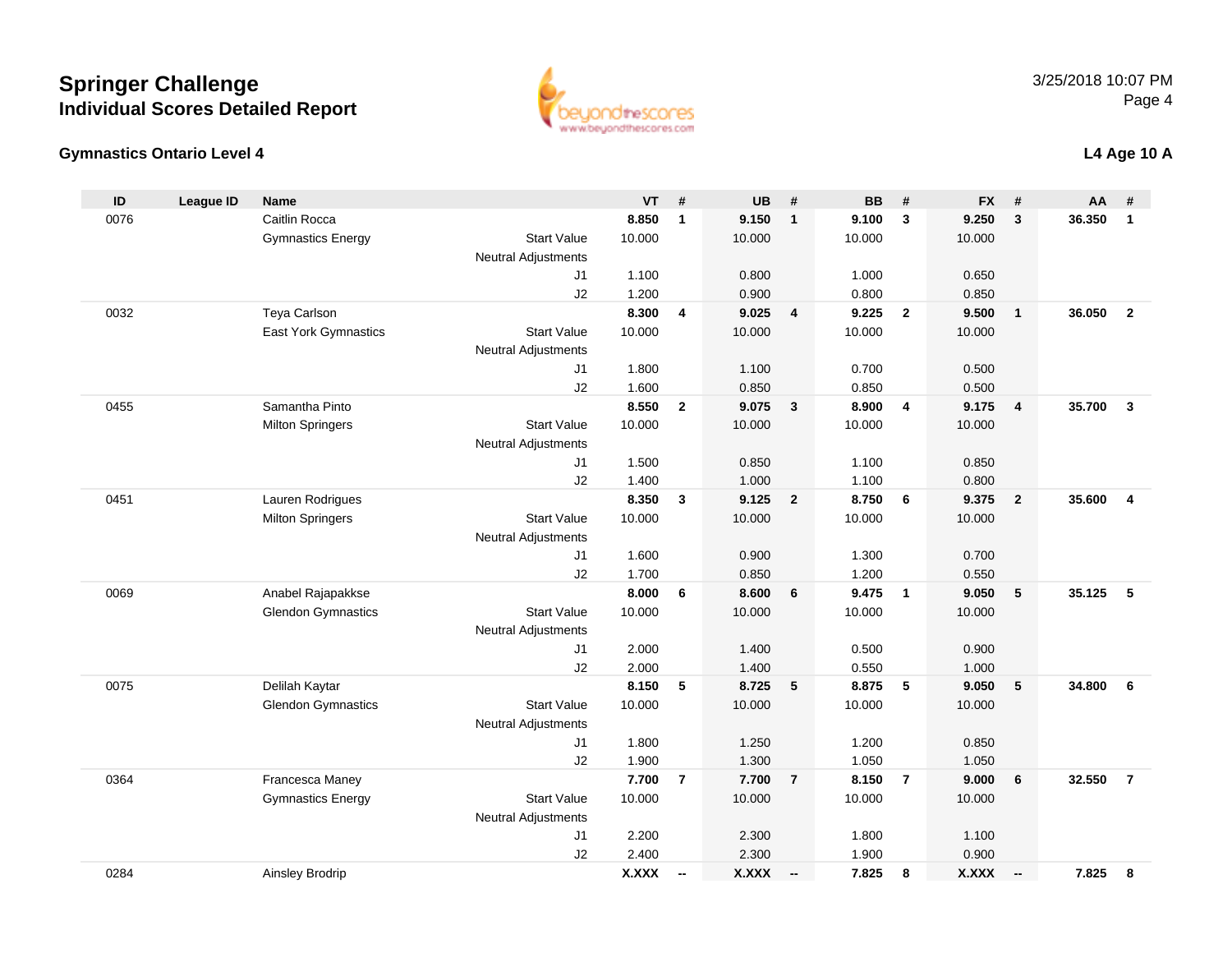

| St. Thomas Elgin | <b>Start Value</b>  | 10.000 |  |
|------------------|---------------------|--------|--|
|                  | Neutral Adjustments |        |  |
|                  | ັບ I                | 2.150  |  |
|                  | $\mathsf{I}$<br>ےں  | 2.200  |  |

### **Gymnastics Ontario Level 4**

**L4 Age 10 B**

| ID   | <b>League ID</b> | <b>Name</b>                   |                            | <b>VT</b> | #              | UB     | #              | <b>BB</b> | #                       | <b>FX</b> | #                       | <b>AA</b> | #                       |
|------|------------------|-------------------------------|----------------------------|-----------|----------------|--------|----------------|-----------|-------------------------|-----------|-------------------------|-----------|-------------------------|
| 0020 |                  | Arianna Rachtan               |                            | 8.600     | $\overline{2}$ | 9.300  | $\overline{2}$ | 9.125     | $\overline{1}$          | 9.225     | 3                       | 36.250    | $\mathbf{1}$            |
|      |                  | Dynamo Gymnastics             | <b>Start Value</b>         | 10.000    |                | 10.000 |                | 10.000    |                         | 10.000    |                         |           |                         |
|      |                  |                               | <b>Neutral Adjustments</b> |           |                |        |                |           |                         |           |                         |           |                         |
|      |                  |                               | J1                         | 1.400     |                | 0.600  |                | 0.900     |                         | 0.800     |                         |           |                         |
|      |                  |                               | J2                         | 1.400     |                | 0.800  |                | 0.850     |                         | 0.750     |                         |           |                         |
| 0285 |                  | Haevyn Bole                   |                            | 8.700     | $\mathbf{1}$   | 9.400  | $\overline{1}$ | 8.825     | $\overline{4}$          | 9.250     | $\overline{2}$          | 36.175    | $\overline{2}$          |
|      |                  | St. Thomas Elgin              | <b>Start Value</b>         | 10.000    |                | 10.000 |                | 10.000    |                         | 10.000    |                         |           |                         |
|      |                  |                               | <b>Neutral Adjustments</b> |           |                |        |                |           |                         |           |                         |           |                         |
|      |                  |                               | J1                         | 1.400     |                | 0.600  |                | 1.000     |                         | 0.750     |                         |           |                         |
|      |                  |                               | J2                         | 1.200     |                | 0.600  |                | 1.350     |                         | 0.750     |                         |           |                         |
| 0289 |                  | Lara Jane Del Greco           |                            | 8.500     | $\mathbf{3}$   | 9.075  | $\mathbf{3}$   | 9.100     | $\overline{2}$          | 8.800     | 6                       | 35.475    | $\mathbf{3}$            |
|      |                  | Scarborough Gym Elites        | <b>Start Value</b>         | 10.000    |                | 10.000 |                | 10.000    |                         | 10.000    |                         |           |                         |
|      |                  |                               | <b>Neutral Adjustments</b> |           |                |        |                |           |                         |           |                         |           |                         |
|      |                  |                               | J1                         | 1.500     |                | 0.950  |                | 0.800     |                         | 1.100     |                         |           |                         |
|      |                  |                               | J2                         | 1.500     |                | 0.900  |                | 1.000     |                         | 1.300     |                         |           |                         |
| 0458 |                  | <b>Blake Stringer</b>         |                            | 8.000     | 5              | 9.050  | $\overline{4}$ | 8.875     | $\overline{\mathbf{3}}$ | 9.400     | $\overline{1}$          | 35.325    | $\overline{\mathbf{4}}$ |
|      |                  | <b>Milton Springers</b>       | <b>Start Value</b>         | 10.000    |                | 10.000 |                | 10.000    |                         | 10.000    |                         |           |                         |
|      |                  |                               | Neutral Adjustments        |           |                |        |                |           |                         |           |                         |           |                         |
|      |                  |                               | J1                         | 2.000     |                | 0.950  |                | 1.100     |                         | 0.700     |                         |           |                         |
|      |                  |                               | J2                         | 2.000     |                | 0.950  |                | 1.150     |                         | 0.500     |                         |           |                         |
| 0186 |                  | Gabriella Cagnin              |                            | 8.250     | 4              | 8.750  | 5              | 8.450     | 6                       | 9.225     | $\overline{\mathbf{3}}$ | 34.675    | 5                       |
|      |                  | <b>World Class Gymnastics</b> | <b>Start Value</b>         | 10.000    |                | 10.000 |                | 10.000    |                         | 10.000    |                         |           |                         |
|      |                  |                               | <b>Neutral Adjustments</b> |           |                |        |                |           |                         |           |                         |           |                         |
|      |                  |                               | J1                         | 1.700     |                | 1.350  |                | 1.600     |                         | 0.800     |                         |           |                         |
|      |                  |                               | J2                         | 1.800     |                | 1.150  |                | 1.500     |                         | 0.750     |                         |           |                         |
| 0052 |                  | Danica Zaruba                 |                            | 8.250     | 4              | 7.975  | $\overline{7}$ | 8.750     | 5                       | 8.725     | $\overline{7}$          | 33.700    | 6                       |
|      |                  | Forest City Gym Club          | <b>Start Value</b>         | 10.000    |                | 10.000 |                | 10.000    |                         | 10.000    |                         |           |                         |
|      |                  |                               | <b>Neutral Adjustments</b> |           |                |        |                |           |                         |           |                         |           |                         |
|      |                  |                               | J <sub>1</sub>             | 1.700     |                | 1.850  |                | 1.300     |                         | 1.350     |                         |           |                         |
|      |                  |                               | J2                         | 1.800     |                | 2.200  |                | 1.200     |                         | 1.200     |                         |           |                         |
| 0177 |                  | <b>Madison Graton</b>         |                            | 7.750     | 6              | 8.700  | 6              | 7.950     | $\overline{7}$          | 9.075     | 5                       | 33.475    | $\overline{7}$          |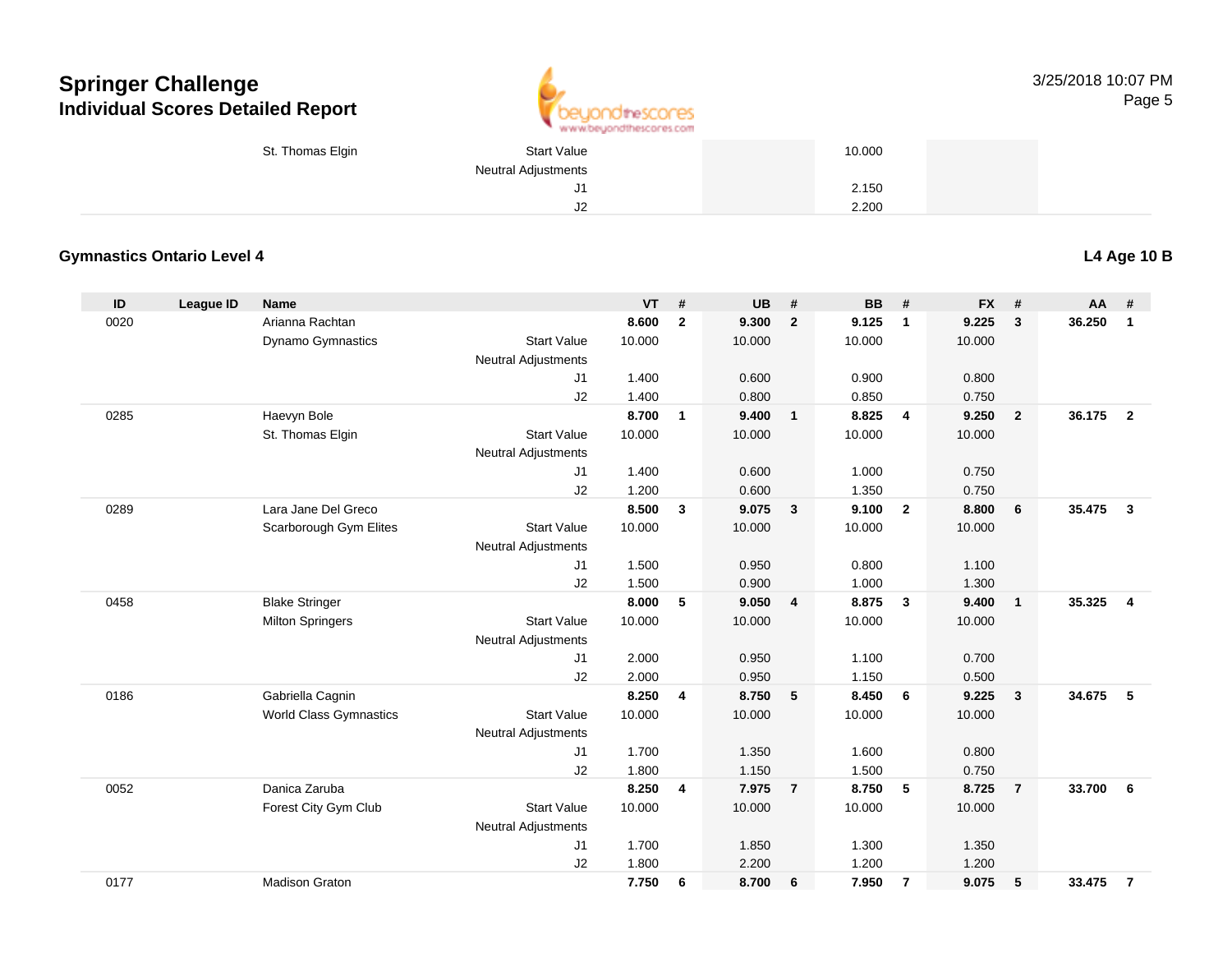

3/25/2018 10:07 PMPage 6

|      | World Class Gymnastics     | <b>Start Value</b><br><b>Neutral Adjustments</b> | 10.000         |   | 10.000         | 10.000<br>$-0.100$ |                         | 10.000         |   |        |    |
|------|----------------------------|--------------------------------------------------|----------------|---|----------------|--------------------|-------------------------|----------------|---|--------|----|
|      |                            | J1<br>J2                                         | 2.300<br>2.200 |   | 1.200<br>1.400 | 2.000<br>1.900     |                         | 1.000<br>0.850 |   |        |    |
| 0138 | Christina Grammatico       |                                                  | 7.250          | 7 | 7.925 8        | 9.100              | $\overline{\mathbf{2}}$ | 9.100          | 4 | 33.375 | -8 |
|      | <b>Winstars Gymnastics</b> | <b>Start Value</b><br><b>Neutral Adjustments</b> | 10.000         |   | 10.000         | 10.000             |                         | 10.000         |   |        |    |
|      |                            | J1                                               | 2.900          |   | 1.950          | 0.800              |                         | 1.000          |   |        |    |
|      |                            | J2                                               | 2.600          |   | 2.200          | 1.000              |                         | 0.800          |   |        |    |

### **Gymnastics Ontario Level 4**

| ID   | League ID | <b>Name</b>                   |                            | <b>VT</b> | #              | <b>UB</b> | #                       | <b>BB</b> | #              | <b>FX</b> | #              | <b>AA</b> | #              |
|------|-----------|-------------------------------|----------------------------|-----------|----------------|-----------|-------------------------|-----------|----------------|-----------|----------------|-----------|----------------|
| 0169 |           | <b>Ellie Stevens</b>          |                            | 9.000     | 1              | 9.000     | 4                       | 9.375     | $\mathbf{1}$   | 9.750     | $\mathbf{1}$   | 37.125    | $\mathbf{1}$   |
|      |           | <b>World Class Gymnastics</b> | <b>Start Value</b>         | 10.000    |                | 10.000    |                         | 10.000    |                | 10.000    |                |           |                |
|      |           |                               | <b>Neutral Adjustments</b> |           |                |           |                         |           |                |           |                |           |                |
|      |           |                               | J1                         | 1.000     |                | 0.850     |                         | 0.500     |                | 0.300     |                |           |                |
|      |           |                               | J2                         | 1.000     |                | 1.150     |                         | 0.750     |                | 0.200     |                |           |                |
| 0226 |           | Ava Rizakos                   |                            | 8.950     | $\overline{2}$ | 9.100     | $\overline{\mathbf{3}}$ | 9.325     | $\overline{2}$ | 9.125     | 6              | 36.500    | $\overline{2}$ |
|      |           | <b>TGI</b>                    | <b>Start Value</b>         | 10.000    |                | 10.000    |                         | 10.000    |                | 10.000    |                |           |                |
|      |           |                               | <b>Neutral Adjustments</b> |           |                |           |                         |           |                |           |                |           |                |
|      |           |                               | J1                         | 1.100     |                | 0.850     |                         | 0.700     |                | 0.900     |                |           |                |
|      |           |                               | J2                         | 1.000     |                | 0.950     |                         | 0.650     |                | 0.850     |                |           |                |
| 0227 |           | Bronwyn Blessing              |                            | 8.800     | 3              | 8.625     | 6                       | 9.325     | $\overline{2}$ | 9.425     | $\overline{4}$ | 36.175    | 3              |
|      |           | TGI                           | <b>Start Value</b>         | 10.000    |                | 10.000    |                         | 10.000    |                | 10.000    |                |           |                |
|      |           |                               | <b>Neutral Adjustments</b> |           |                |           |                         |           |                |           |                |           |                |
|      |           |                               | J <sub>1</sub>             | 1.200     |                | 1.450     |                         | 0.700     |                | 0.600     |                |           |                |
|      |           |                               | J <sub>2</sub>             | 1.200     |                | 1.300     |                         | 0.650     |                | 0.550     |                |           |                |
| 0179 |           | Carys Pike                    |                            | 8.150     | 6              | 9.400     | $\overline{\mathbf{1}}$ | 8.850     | $\mathbf{3}$   | 9.175     | 5              | 35.575    | $\overline{4}$ |
|      |           | <b>World Class Gymnastics</b> | <b>Start Value</b>         | 10.000    |                | 10.000    |                         | 10.000    |                | 10.000    |                |           |                |
|      |           |                               | <b>Neutral Adjustments</b> |           |                |           |                         |           |                |           |                |           |                |
|      |           |                               | J <sub>1</sub>             | 1.800     |                | 0.650     |                         | 1.000     |                | 0.900     |                |           |                |
|      |           |                               | J2                         | 1.900     |                | 0.550     |                         | 1.300     |                | 0.750     |                |           |                |
| 0450 |           | Zaidee Smith                  |                            | 8.450     | $\overline{4}$ | 9.100     | $\overline{\mathbf{3}}$ | 8.375     | 6              | 9.450     | $\mathbf{3}$   | 35.375    | 5              |
|      |           | <b>Milton Springers</b>       | <b>Start Value</b>         | 10.000    |                | 10.000    |                         | 10.000    |                | 10.000    |                |           |                |
|      |           |                               | <b>Neutral Adjustments</b> |           |                |           |                         |           |                |           |                |           |                |
|      |           |                               | J <sub>1</sub>             | 1.500     |                | 1.050     |                         | 1.650     |                | 0.600     |                |           |                |
|      |           |                               | J <sub>2</sub>             | 1.600     |                | 0.750     |                         | 1.600     |                | 0.500     |                |           |                |
| 0234 |           | Danity Kuz                    |                            | 8.200     | 5              | 9.125     | $\overline{2}$          | 8.400     | 5              | 9.500     | $\overline{2}$ | 35.225    | 6              |
|      |           |                               |                            |           |                |           |                         |           |                |           |                |           |                |

#### **L4 Age 10 C**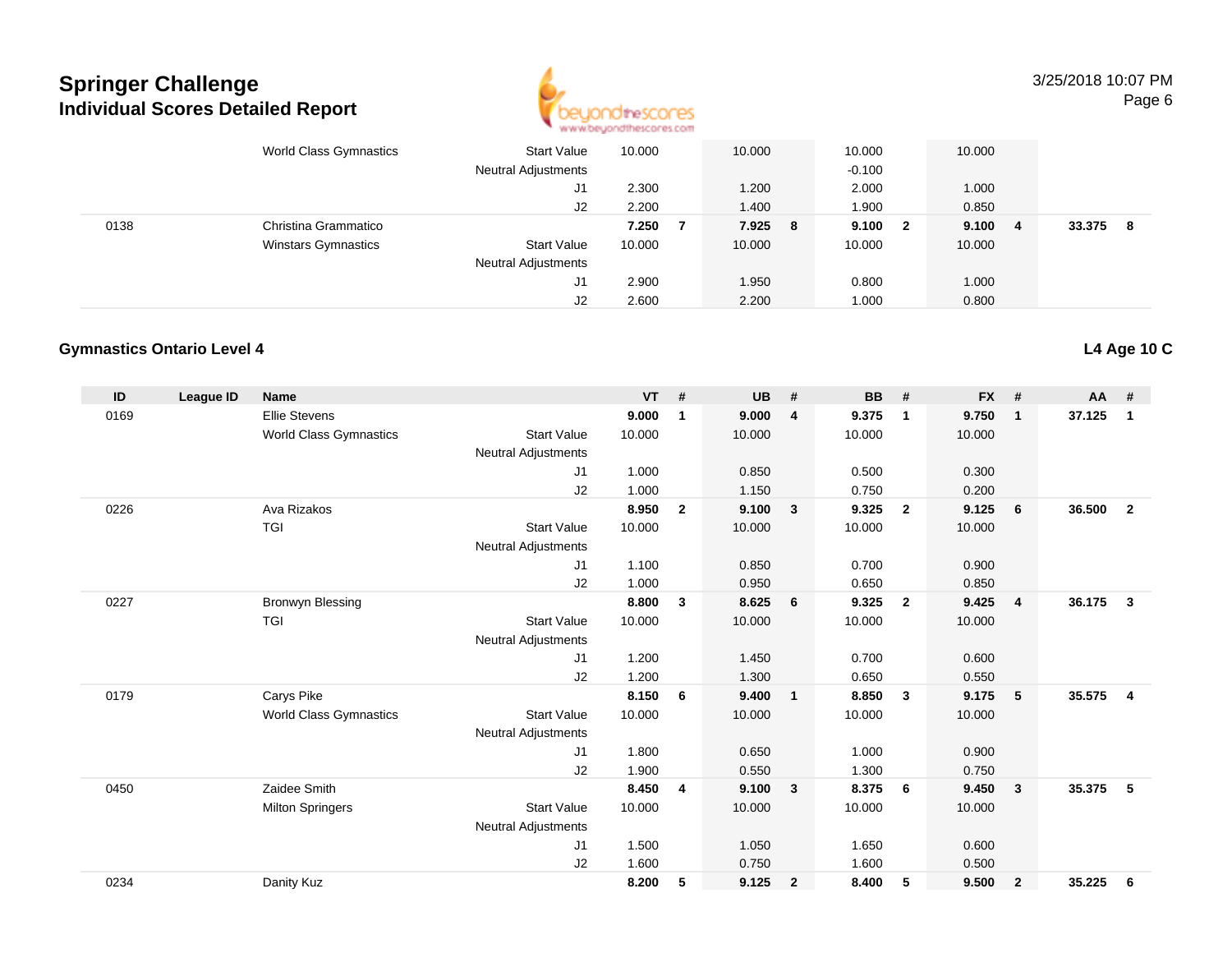

|      | TGI                      | <b>Start Value</b><br><b>Neutral Adjustments</b> | 10.000 |                | 10.000  |                | 10.000 |                         | 10.000  |                |        |     |
|------|--------------------------|--------------------------------------------------|--------|----------------|---------|----------------|--------|-------------------------|---------|----------------|--------|-----|
|      |                          | J1                                               | 1.800  |                | 0.750   |                | 1.700  |                         | 0.400   |                |        |     |
|      |                          | J2                                               | 1.800  |                | 1.000   |                | 1.500  |                         | 0.600   |                |        |     |
| 0111 | Natalie Turgeon          |                                                  | 8.800  | 3              | 8.950 5 |                | 7.950  | $\overline{7}$          | 9.450 3 |                | 35.150 | - 7 |
|      | Oakville Gymnastics Club | <b>Start Value</b>                               | 10.000 |                | 10.000  |                | 10.000 |                         | 10.000  |                |        |     |
|      |                          | <b>Neutral Adjustments</b>                       |        |                |         |                |        |                         |         |                |        |     |
|      |                          | J <sub>1</sub>                                   | 1.100  |                | 1.100   |                | 1.900  |                         | 0.500   |                |        |     |
|      |                          | J2                                               | 1.300  |                | 1.000   |                | 2.200  |                         | 0.600   |                |        |     |
| 0472 | Payton Joseph            |                                                  | 7.050  | $\overline{7}$ | 8.350   | $\overline{7}$ | 8.550  | $\overline{\mathbf{4}}$ | 8.675   | $\overline{7}$ | 32.625 | - 8 |
|      | Forest City Gym Club     | <b>Start Value</b>                               | 10.000 |                | 10.000  |                | 10.000 |                         | 10.000  |                |        |     |
|      |                          | <b>Neutral Adjustments</b>                       |        |                |         |                |        |                         |         |                |        |     |
|      |                          | J <sub>1</sub>                                   | 3.000  |                | 1.700   |                | 1.500  |                         | 1.250   |                |        |     |
|      |                          | J2                                               | 2.900  |                | 1.600   |                | 1.400  |                         | 1.400   |                |        |     |

### **Gymnastics Ontario Level 4**

| ID   | League ID | Name                     |                            | $VT$ # |              | <b>UB</b> | #            | <b>BB</b> | #              | $FX$ # |                         | AA     | #                       |
|------|-----------|--------------------------|----------------------------|--------|--------------|-----------|--------------|-----------|----------------|--------|-------------------------|--------|-------------------------|
| 0025 |           | Lauren Skeoch            |                            | 9.200  | 1            | 9.450     | $\mathbf{1}$ | 9.325     | $\mathbf{1}$   | 9.675  | $\overline{\mathbf{1}}$ | 37.650 | $\overline{\mathbf{1}}$ |
|      |           | Dynamo Gymnastics        | <b>Start Value</b>         | 10.000 |              | 10.000    |              | 10.000    |                | 10.000 |                         |        |                         |
|      |           |                          | <b>Neutral Adjustments</b> |        |              |           |              |           |                |        |                         |        |                         |
|      |           |                          | J <sub>1</sub>             | 0.700  |              | 0.550     |              | 0.700     |                | 0.400  |                         |        |                         |
|      |           |                          | J2                         | 0.900  |              | 0.550     |              | 0.650     |                | 0.250  |                         |        |                         |
| 0033 |           | Annika Kim               |                            | 9.100  | $\mathbf{2}$ | 9.200     | $\mathbf{2}$ | 8.675     | $\overline{7}$ | 9.575  | $\overline{\mathbf{2}}$ | 36.550 | $\overline{\mathbf{2}}$ |
|      |           | East York Gymnastics     | <b>Start Value</b>         | 10.000 |              | 10.000    |              | 10.000    |                | 10.000 |                         |        |                         |
|      |           |                          | Neutral Adjustments        |        |              |           |              |           |                |        |                         |        |                         |
|      |           |                          | J <sub>1</sub>             | 0.900  |              | 0.850     |              | 1.400     |                | 0.400  |                         |        |                         |
|      |           |                          | J2                         | 0.900  |              | 0.750     |              | 1.250     |                | 0.450  |                         |        |                         |
| 0016 |           | Lana McCreedy            |                            | 8.350  | 4            | 9.125     | 3            | 9.000     | 3              | 9.575  | - 2                     | 36.050 | $\overline{\mathbf{3}}$ |
|      |           | <b>Dynamo Gymnastics</b> | <b>Start Value</b>         | 10.000 |              | 10.000    |              | 10.000    |                | 10.000 |                         |        |                         |
|      |           |                          | Neutral Adjustments        |        |              |           |              |           |                |        |                         |        |                         |
|      |           |                          | J <sub>1</sub>             | 1.600  |              | 0.800     |              | 1.000     |                | 0.400  |                         |        |                         |
|      |           |                          | J <sub>2</sub>             | 1.700  |              | 0.950     |              | 1.000     |                | 0.450  |                         |        |                         |
| 0046 |           | Rylee Barron             |                            | 8.775  | 3            | 8.475     | 6            | 8.825     | 5              | 9.400  | $\overline{\mathbf{3}}$ | 35.475 | - 4                     |
|      |           | Forest City Gym Club     | <b>Start Value</b>         | 10.000 |              | 10.000    |              | 10.000    |                | 10.000 |                         |        |                         |
|      |           |                          | <b>Neutral Adjustments</b> |        |              |           |              |           |                |        |                         |        |                         |
|      |           |                          | J1                         | 1.200  |              | 1.500     |              | 1.100     |                | 0.550  |                         |        |                         |
|      |           |                          | J2                         | 1.250  |              | 1.550     |              | 1.250     |                | 0.650  |                         |        |                         |
| 0077 |           | Alyssa Stewart           |                            | 8.250  | 6            | 8.950     | 4            | 8.975     | $\overline{4}$ | 9.175  | $\overline{4}$          | 35.350 | -5                      |
|      |           |                          |                            |        |              |           |              |           |                |        |                         |        |                         |

**L4 Age 10 D**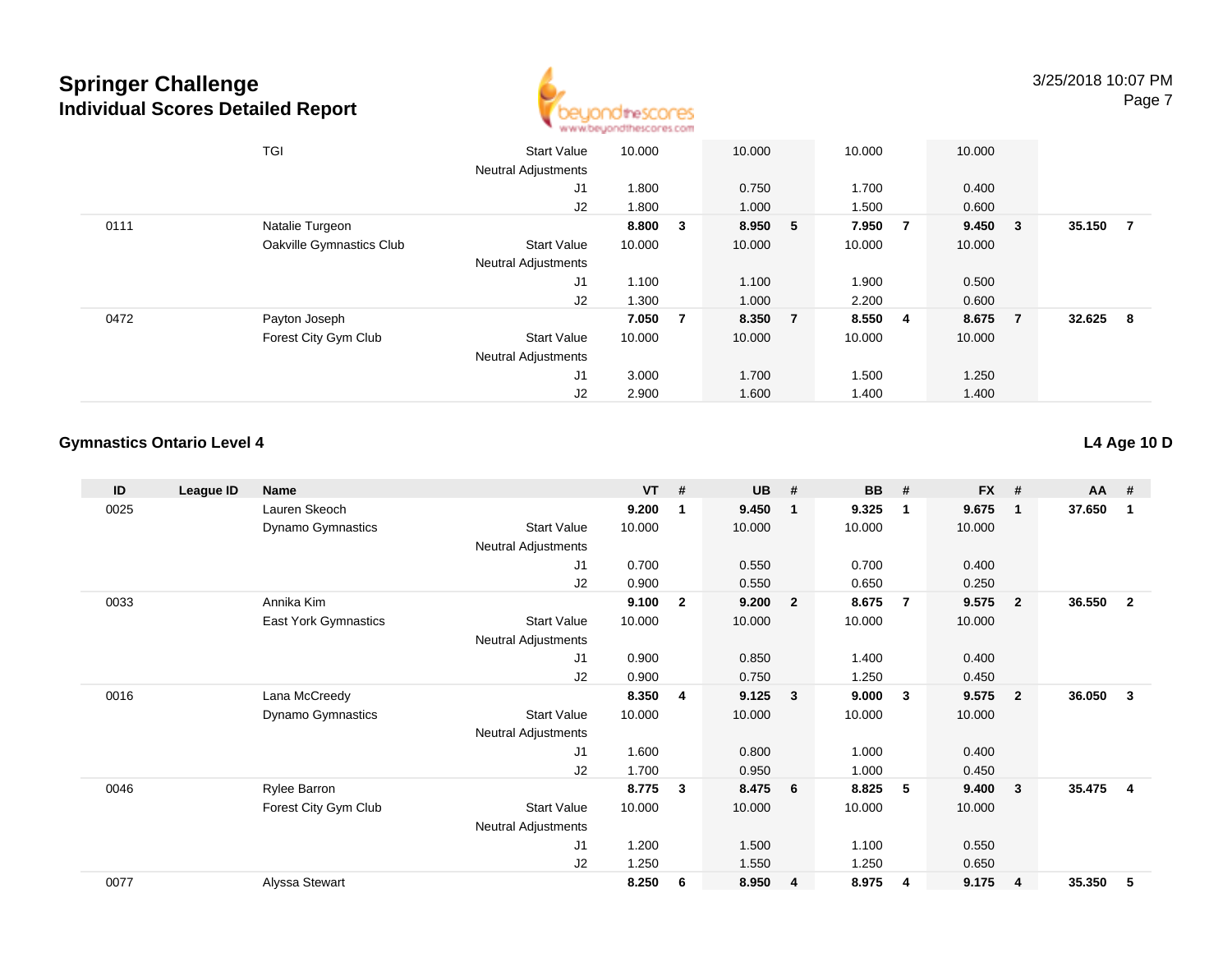

|      | <b>Gymnastics Energy</b>      | <b>Start Value</b><br><b>Neutral Adjustments</b> | 10.000 |                          | 10.000       |                          | 10.000   |                | 10.000 |                |          |  |
|------|-------------------------------|--------------------------------------------------|--------|--------------------------|--------------|--------------------------|----------|----------------|--------|----------------|----------|--|
|      |                               | J1                                               | 1.800  |                          | 1.100        |                          | 1.000    |                | 0.850  |                |          |  |
|      |                               | J2                                               | 1.700  |                          | 1.000        |                          | 1.050    |                | 0.800  |                |          |  |
| 0140 | <b>Grace Peltier</b>          |                                                  | 8.300  | 5                        | 7.925        | $\overline{7}$           | 8.775    | 6              | 9.100  | 5              | 34.100 6 |  |
|      | <b>Winstars Gymnastics</b>    | <b>Start Value</b>                               | 10.000 |                          | 10.000       |                          | 10.000   |                | 10.000 |                |          |  |
|      |                               | <b>Neutral Adjustments</b>                       |        |                          |              |                          |          |                |        |                |          |  |
|      |                               | J1                                               | 1.700  |                          | 1.850        |                          | 1.200    |                | 0.900  |                |          |  |
|      |                               | J2                                               | 1.700  |                          | 2.300        |                          | 1.250    |                | 0.900  |                |          |  |
| 0181 | Gabriella Brukker             |                                                  | 8.150  | $\overline{7}$           | 8.900        | 5                        | 9.075    | $\overline{2}$ | 6.800  | $\overline{7}$ | 32.925 7 |  |
|      | <b>World Class Gymnastics</b> | Start Value                                      | 10.000 |                          | 10.000       |                          | 10.000   |                | 10.000 |                |          |  |
|      |                               | <b>Neutral Adjustments</b>                       |        |                          |              |                          | $-0.100$ |                |        |                |          |  |
|      |                               | J1                                               | 1.700  |                          | 1.000        |                          | 0.800    |                | 3.100  |                |          |  |
|      |                               | J2                                               | 2.000  |                          | 1.200        |                          | 0.850    |                | 3.300  |                |          |  |
| 0230 | Esther Ogunbiyi               |                                                  | X.XXX  | $\overline{\phantom{a}}$ | <b>X.XXX</b> | $\overline{\phantom{a}}$ | 7.800    | 8              | 8.075  | 6              | 15.875 8 |  |
|      | TGI                           | <b>Start Value</b>                               |        |                          |              |                          | 10.000   |                | 10.000 |                |          |  |
|      |                               | <b>Neutral Adjustments</b>                       |        |                          |              |                          |          |                |        |                |          |  |
|      |                               | J <sub>1</sub>                                   |        |                          |              |                          | 2.000    |                | 2.000  |                |          |  |
|      |                               | J2                                               |        |                          |              |                          | 2.400    |                | 1.850  |                |          |  |

### **Gymnastics Ontario Level 4**

| ID   | League ID | Name                          |                            | <b>VT</b> | #              | <b>UB</b> | #                       | <b>BB</b> | #            | <b>FX</b> | #              | $AA$ # |                |
|------|-----------|-------------------------------|----------------------------|-----------|----------------|-----------|-------------------------|-----------|--------------|-----------|----------------|--------|----------------|
| 0168 |           | Rowan Timmons                 |                            | 8.850     | 3              | 9.125     | 5                       | 9.500     | 1            | 9.550     | $\overline{2}$ | 37.025 |                |
|      |           | <b>World Class Gymnastics</b> | <b>Start Value</b>         | 10.000    |                | 10.000    |                         | 10.000    |              | 10.000    |                |        |                |
|      |           |                               | <b>Neutral Adjustments</b> |           |                |           |                         |           |              |           |                |        |                |
|      |           |                               | J <sub>1</sub>             | 1.100     |                | 0.800     |                         | 0.450     |              | 0.450     |                |        |                |
|      |           |                               | J2                         | 1.200     |                | 0.950     |                         | 0.550     |              | 0.450     |                |        |                |
| 0040 |           | Georgia Rutledge              |                            | 8.600     | 5              | 9.425     | - 1                     | 9.450     | $\mathbf{2}$ | 9.525     | 3              | 37.000 | $\overline{2}$ |
|      |           | <b>East York Gymnastics</b>   | <b>Start Value</b>         | 10.000    |                | 10.000    |                         | 10.000    |              | 10.000    |                |        |                |
|      |           |                               | <b>Neutral Adjustments</b> |           |                |           |                         |           |              |           |                |        |                |
|      |           |                               | J <sub>1</sub>             | 1.400     |                | 0.650     |                         | 0.500     |              | 0.500     |                |        |                |
|      |           |                               | J2                         | 1.400     |                | 0.500     |                         | 0.600     |              | 0.450     |                |        |                |
| 0034 |           | Anna Mackenzie                |                            | 9.050     | $\overline{2}$ | 8.800     | - 6                     | 9.200     | -4           | 9.600     |                | 36.650 | 3              |
|      |           | <b>East York Gymnastics</b>   | <b>Start Value</b>         | 10.000    |                | 10.000    |                         | 10.000    |              | 10.000    |                |        |                |
|      |           |                               | <b>Neutral Adjustments</b> |           |                |           |                         |           |              |           |                |        |                |
|      |           |                               | J <sub>1</sub>             | 1.000     |                | 1.100     |                         | 0.700     |              | 0.500     |                |        |                |
|      |           |                               | J2                         | 0.900     |                | 1.300     |                         | 0.900     |              | 0.300     |                |        |                |
| 0281 |           | Heidi Thorpe                  |                            | 9.200     |                | 9.200     | $\overline{\mathbf{3}}$ | 8.850     | -6           | 9.150     | 6              | 36.400 | 4              |

### **L4 Age 10 E**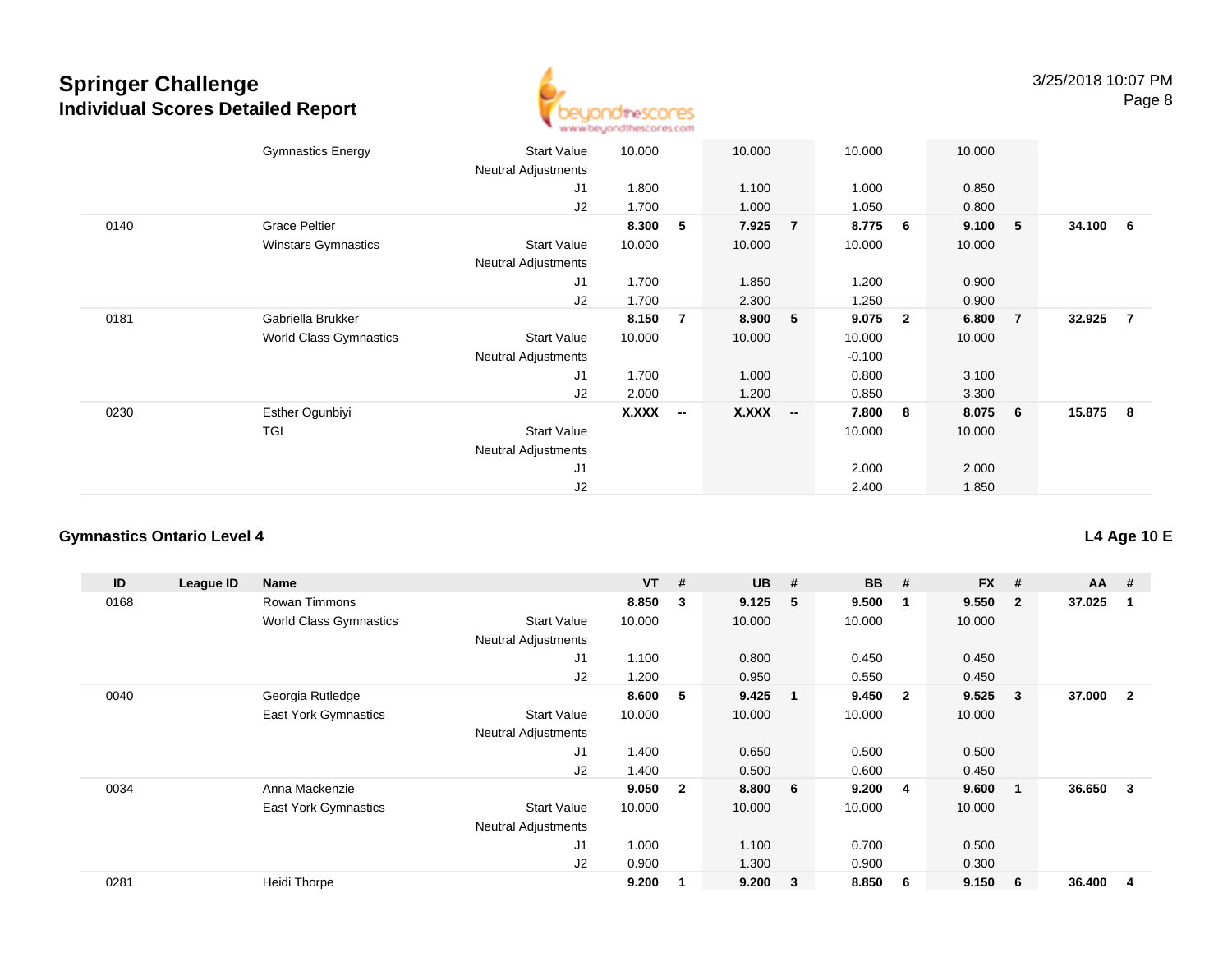

|      | St. Thomas Elgin              | <b>Start Value</b><br><b>Neutral Adjustments</b> | 10.000 |                         | 10.000 |                | 10.000   |                         | 10.000 |                |        |                |
|------|-------------------------------|--------------------------------------------------|--------|-------------------------|--------|----------------|----------|-------------------------|--------|----------------|--------|----------------|
|      |                               | J1                                               | 0.800  |                         | 0.950  |                | 1.000    |                         | 0.800  |                |        |                |
|      |                               | J2                                               | 0.800  |                         | 0.650  |                | 1.300    |                         | 0.900  |                |        |                |
| 0167 | Anna Ptaszek                  |                                                  | 8.550  | 6                       | 9.150  | 4              | 9.100    | 5                       | 9.400  | $\overline{4}$ | 36.200 | 5              |
|      | <b>World Class Gymnastics</b> | <b>Start Value</b>                               | 10.000 |                         | 10.000 |                | 10.000   |                         | 10.000 |                |        |                |
|      |                               | <b>Neutral Adjustments</b>                       |        |                         |        |                | $-0.100$ |                         |        |                |        |                |
|      |                               | J1                                               | 1.400  |                         | 0.750  |                | 0.900    |                         | 0.700  |                |        |                |
|      |                               | J2                                               | 1.500  |                         | 0.950  |                | 0.700    |                         | 0.500  |                |        |                |
| 0350 | Avalina Pellarin              |                                                  | 8.650  | $\overline{\mathbf{4}}$ | 9.300  | $\overline{2}$ | 8.800    | $\overline{7}$          | 9.125  | $\overline{7}$ | 35.875 | 6              |
|      | Rose City Gymnastics          | <b>Start Value</b>                               | 10.000 |                         | 10.000 |                | 10.000   |                         | 10.000 |                |        |                |
|      |                               | <b>Neutral Adjustments</b>                       |        |                         |        |                |          |                         |        |                |        |                |
|      |                               | J1                                               | 1.400  |                         | 0.800  |                | 1.200    |                         | 0.850  |                |        |                |
|      |                               | J2                                               | 1.300  |                         | 0.600  |                | 1.200    |                         | 0.900  |                |        |                |
| 0172 | Cara Luang-Asa                |                                                  | 8.300  | 8                       | 8.625  | $\overline{7}$ | 9.400    | $\overline{\mathbf{3}}$ | 9.300  | 5              | 35.625 | $\overline{7}$ |
|      | <b>World Class Gymnastics</b> | <b>Start Value</b>                               | 10.000 |                         | 10.000 |                | 10.000   |                         | 10.000 |                |        |                |
|      |                               | <b>Neutral Adjustments</b>                       |        |                         |        |                |          |                         |        |                |        |                |
|      |                               | J1                                               | 1.700  |                         | 1.350  |                | 0.600    |                         | 0.750  |                |        |                |
|      |                               | J <sub>2</sub>                                   | 1.700  |                         | 1.400  |                | 0.600    |                         | 0.650  |                |        |                |
| 0254 | Francesca Noto                |                                                  | 8.500  | $\overline{7}$          | 8.200  | 9              | 8.550    | 8                       | 8.725  | 8              | 33.975 | 8              |
|      | <b>Synergy Gymnastics</b>     | <b>Start Value</b>                               | 10.000 |                         | 10.000 |                | 10.000   |                         | 10.000 |                |        |                |
|      |                               | <b>Neutral Adjustments</b>                       |        |                         |        |                |          |                         |        |                |        |                |
|      |                               | J1                                               | 1.500  |                         | 1.700  |                | 1.400    |                         | 1.300  |                |        |                |
|      |                               | J2                                               | 1.500  |                         | 1.900  |                | 1.500    |                         | 1.250  |                |        |                |
| 0253 | Abigail Mooder                |                                                  | 8.500  | $\overline{7}$          | 8.300  | 8              | 8.075    | 9                       | 8.625  | 9              | 33.500 | 9              |
|      | <b>Synergy Gymnastics</b>     | <b>Start Value</b>                               | 10.000 |                         | 10.000 |                | 10.000   |                         | 10.000 |                |        |                |
|      |                               | <b>Neutral Adjustments</b>                       |        |                         |        |                |          |                         |        |                |        |                |
|      |                               | J <sub>1</sub>                                   | 1.600  |                         | 1.900  |                | 1.850    |                         | 1.450  |                |        |                |
|      |                               | J2                                               | 1.400  |                         | 1.500  |                | 2.000    |                         | 1.300  |                |        |                |
|      |                               |                                                  |        |                         |        |                |          |                         |        |                |        |                |

#### **Gymnastics Ontario Level 4**

**Level 4 Age 11 A**

| ID   | League ID | <b>Name</b>              |                            | <b>VT</b> | # | <b>UB</b> | -# | <b>BB</b> | - # | <b>FX</b> | - # | AA.    | -#  |
|------|-----------|--------------------------|----------------------------|-----------|---|-----------|----|-----------|-----|-----------|-----|--------|-----|
| 0021 |           | Kamryn Rattansingh       |                            | 8.950     | 3 | 9.225     | 3  | 9.500     |     | 9.425     |     | 37.100 |     |
|      |           | <b>Dynamo Gymnastics</b> | <b>Start Value</b>         | 10.000    |   | 10.000    |    | 10.000    |     | 10.000    |     |        |     |
|      |           |                          | <b>Neutral Adjustments</b> |           |   |           |    |           |     |           |     |        |     |
|      |           |                          | J1                         | 1.100     |   | 0.850     |    | 0.500     |     | 0.550     |     |        |     |
|      |           |                          | J2                         | 1.000     |   | 0.700     |    | 0.500     |     | 0.600     |     |        |     |
| 0018 |           | Ellisha Musselman        |                            | 8.900     | 4 | 9.525     |    | 9.225     | າ   | 9.125     | - 6 | 36.775 | - 2 |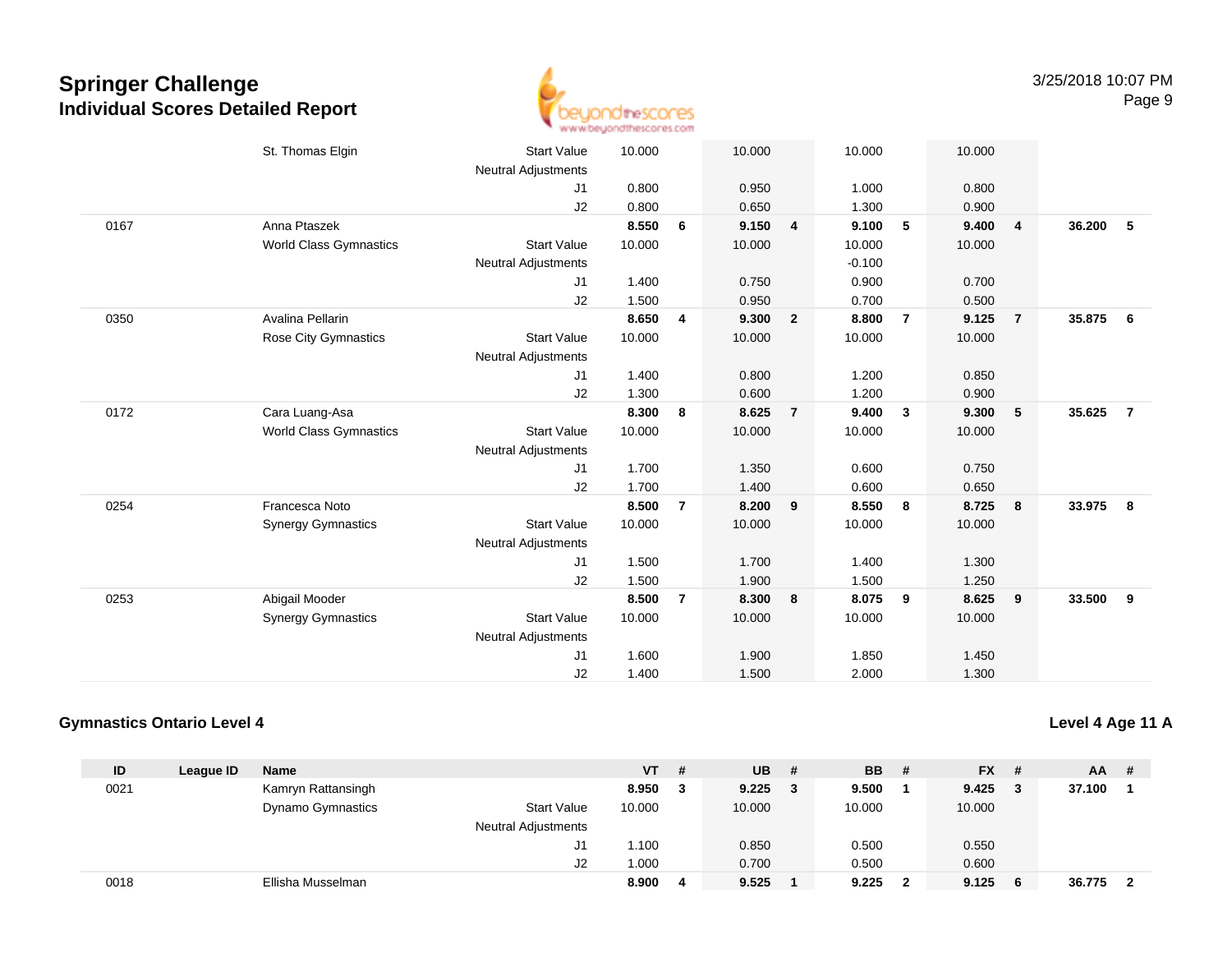

|      | Dynamo Gymnastics                                 | <b>Start Value</b>         | 10.000 |                | 10.000 |                         | 10.000   |                         | 10.000 |                         |        |                         |
|------|---------------------------------------------------|----------------------------|--------|----------------|--------|-------------------------|----------|-------------------------|--------|-------------------------|--------|-------------------------|
|      |                                                   | Neutral Adjustments        |        |                |        |                         |          |                         |        |                         |        |                         |
|      |                                                   | J1                         | 1.200  |                | 0.550  |                         | 0.750    |                         | 0.950  |                         |        |                         |
|      |                                                   | J2                         | 1.000  |                | 0.400  |                         | 0.800    |                         | 0.800  |                         |        |                         |
| 0333 | Lauren Cordeiro                                   |                            | 9.100  | $\mathbf{1}$   | 9.100  | $\overline{\mathbf{4}}$ | 9.150    | $\overline{4}$          | 9.425  | $\overline{\mathbf{3}}$ | 36.775 | $\overline{\mathbf{2}}$ |
|      | <b>Revolution Gymnastics And Sports</b><br>Centre | <b>Start Value</b>         | 10.000 |                | 10.000 |                         | 10.000   |                         | 10.000 |                         |        |                         |
|      |                                                   | <b>Neutral Adjustments</b> |        |                |        |                         |          |                         |        |                         |        |                         |
|      |                                                   | J1                         | 1.000  |                | 0.850  |                         | 0.750    |                         | 0.600  |                         |        |                         |
|      |                                                   | J2                         | 0.800  |                | 0.950  |                         | 0.950    |                         | 0.550  |                         |        |                         |
| 0173 | Addison Richardson                                |                            | 8.700  | $\sqrt{5}$     | 9.075  | 5                       | 8.725    | $\overline{7}$          | 9.600  | $\overline{1}$          | 36.100 | $\mathbf{3}$            |
|      | <b>World Class Gymnastics</b>                     | <b>Start Value</b>         | 10.000 |                | 10.000 |                         | 10.000   |                         | 10.000 |                         |        |                         |
|      |                                                   | <b>Neutral Adjustments</b> |        |                |        |                         | $-0.100$ |                         |        |                         |        |                         |
|      |                                                   | J1                         | 1.200  |                | 0.900  |                         | 1.200    |                         | 0.450  |                         |        |                         |
|      |                                                   | J2                         | 1.400  |                | 0.950  |                         | 1.150    |                         | 0.350  |                         |        |                         |
| 0262 | Alyssa Kirkland                                   |                            | 8.150  | $\overline{7}$ | 9.425  | $\overline{\mathbf{2}}$ | 9.200    | $\overline{\mathbf{3}}$ | 9.300  | $\overline{4}$          | 36.075 | $\overline{\mathbf{4}}$ |
|      | <b>Synergy Gymnastics</b>                         | <b>Start Value</b>         | 10.000 |                | 10.000 |                         | 10.000   |                         | 10.000 |                         |        |                         |
|      |                                                   | <b>Neutral Adjustments</b> |        |                |        |                         |          |                         |        |                         |        |                         |
|      |                                                   | J1                         | 1.900  |                | 0.650  |                         | 0.650    |                         | 0.800  |                         |        |                         |
|      |                                                   | J2                         | 1.800  |                | 0.500  |                         | 0.950    |                         | 0.600  |                         |        |                         |
| 0180 | MacKenzie Halliwell                               |                            | 9.000  | $\overline{2}$ | 9.050  | 6                       | 8.600    | 8                       | 9.025  | 8                       | 35.675 | - 5                     |
|      | <b>World Class Gymnastics</b>                     | <b>Start Value</b>         | 10.000 |                | 10.000 |                         | 10.000   |                         | 10.000 |                         |        |                         |
|      |                                                   | Neutral Adjustments        |        |                |        |                         |          |                         |        |                         |        |                         |
|      |                                                   | J1                         | 0.900  |                | 0.950  |                         | 1.250    |                         | 0.950  |                         |        |                         |
|      |                                                   | J2                         | 1.100  |                | 0.950  |                         | 1.550    |                         | 1.000  |                         |        |                         |
| 0022 | Sophia Robertson                                  |                            | 8.500  | 6              | 8.900  | $\overline{7}$          | 8.800    | 6                       | 9.450  | $\overline{2}$          | 35.650 | 6                       |
|      | Dynamo Gymnastics                                 | <b>Start Value</b>         | 10.000 |                | 10.000 |                         | 10.000   |                         | 10.000 |                         |        |                         |
|      |                                                   | <b>Neutral Adjustments</b> |        |                |        |                         |          |                         |        |                         |        |                         |
|      |                                                   | J1                         | 1.400  |                | 1.150  |                         | 1.300    |                         | 0.600  |                         |        |                         |
|      |                                                   | J2                         | 1.600  |                | 1.050  |                         | 1.100    |                         | 0.500  |                         |        |                         |
| 0144 | Julia Francis                                     |                            | 8.100  | 8              | 9.050  | $6\phantom{1}6$         | 9.100    | $\sqrt{5}$              | 9.075  | $\overline{7}$          | 35.325 | $\overline{7}$          |
|      | Winstars Gymnastics                               | <b>Start Value</b>         | 10.000 |                | 10.000 |                         | 10.000   |                         | 10.000 |                         |        |                         |
|      |                                                   | <b>Neutral Adjustments</b> |        |                |        |                         | $-0.100$ |                         |        |                         |        |                         |
|      |                                                   | J1                         | 1.900  |                | 0.850  |                         | 0.700    |                         | 0.850  |                         |        |                         |
|      |                                                   | J2                         | 1.900  |                | 1.050  |                         | 0.900    |                         | 1.000  |                         |        |                         |
| 0147 | <b>Hailey Semande</b>                             |                            | 7.950  | 9              | 7.825  | 8                       | 8.800    | 6                       | 9.150  | 5                       | 33.725 | 8                       |
|      | Winstars Gymnastics                               | <b>Start Value</b>         | 10.000 |                | 10.000 |                         | 10.000   |                         | 10.000 |                         |        |                         |
|      |                                                   | Neutral Adjustments        |        |                |        |                         | $-0.100$ |                         |        |                         |        |                         |
|      |                                                   | J1                         | 2.000  |                | 2.300  |                         | 1.200    |                         | 0.950  |                         |        |                         |
|      |                                                   | J2                         | 2.100  |                | 2.050  |                         | 1.000    |                         | 0.750  |                         |        |                         |
|      |                                                   |                            |        |                |        |                         |          |                         |        |                         |        |                         |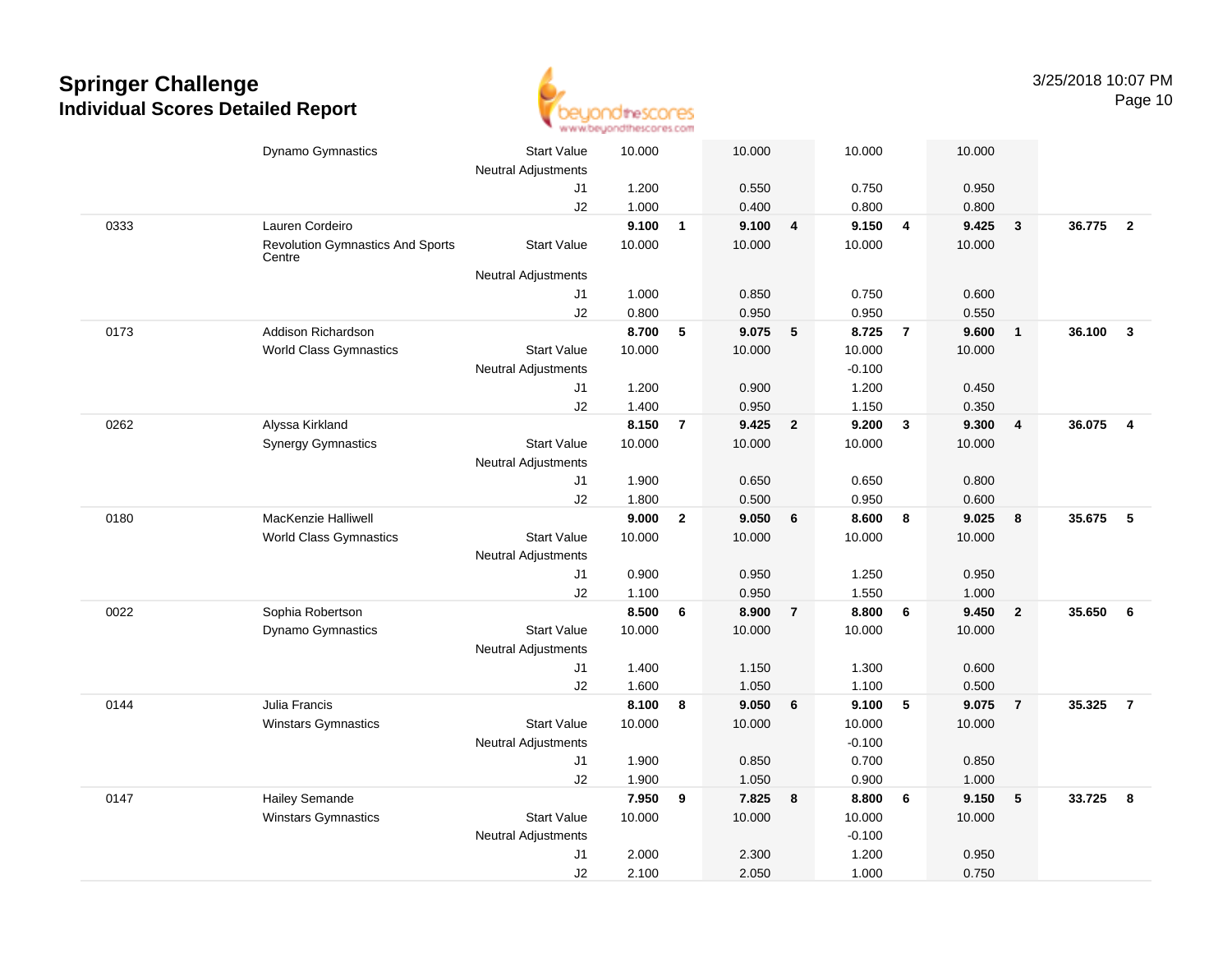

### 3/25/2018 10:07 PM

Page 11

| 0235 | Claudia Skora |                            | 7.650<br>10 | 7.825<br>8 | 7.850<br>9 | 9.000<br>- 9 | 32.325 |
|------|---------------|----------------------------|-------------|------------|------------|--------------|--------|
|      | <b>TGI</b>    | <b>Start Value</b>         | 10.000      | 10.000     | 10.000     | 10.000       |        |
|      |               | <b>Neutral Adjustments</b> |             |            |            |              |        |
|      |               | ا ب                        | 2.500       | 2.100      | 2.000      | 1.000        |        |
|      |               | J2                         | 2.200       | 2.250      | 2.300      | 1.000        |        |

### **Gymnastics Ontario Level 4**

**Level 4 Age 11 B**

| ID   | <b>League ID</b> | <b>Name</b>                |                            | $VT$ # |                | <b>UB</b> | #              | <b>BB</b> | #              | <b>FX</b> | #              | AA     | #              |
|------|------------------|----------------------------|----------------------------|--------|----------------|-----------|----------------|-----------|----------------|-----------|----------------|--------|----------------|
| 0423 |                  | <b>Ysabel Cruz</b>         |                            | 9.275  | $\mathbf{1}$   | 9.625     | $\mathbf{1}$   | 9.475     | $\mathbf{1}$   | 9.450     | $\mathbf{1}$   | 37.825 | $\mathbf{1}$   |
|      |                  | <b>Milton Springers</b>    | <b>Start Value</b>         | 10.000 |                | 10.000    |                | 10.000    |                | 10.000    |                |        |                |
|      |                  |                            | <b>Neutral Adjustments</b> |        |                |           |                |           |                |           |                |        |                |
|      |                  |                            | J1                         | 0.650  |                | 0.300     |                | 0.500     |                | 0.650     |                |        |                |
|      |                  |                            | J2                         | 0.800  |                | 0.450     |                | 0.550     |                | 0.450     |                |        |                |
| 0148 |                  | Devyn Nichols              |                            | 8.450  | $\mathbf{3}$   | 9.425     | $\overline{2}$ | 9.050     | 4              | 9.425     | $\overline{2}$ | 36.350 | $\overline{2}$ |
|      |                  | <b>Winstars Gymnastics</b> | <b>Start Value</b>         | 10.000 |                | 10.000    |                | 10.000    |                | 10.000    |                |        |                |
|      |                  |                            | <b>Neutral Adjustments</b> |        |                |           |                | $-0.100$  |                |           |                |        |                |
|      |                  |                            | J1                         | 1.400  |                | 0.550     |                | 0.900     |                | 0.550     |                |        |                |
|      |                  |                            | J2                         | 1.700  |                | 0.600     |                | 0.800     |                | 0.600     |                |        |                |
| 0115 |                  | Joelle Krueger             |                            | 9.000  | $\overline{2}$ | 9.300     | $\mathbf{3}$   | 8.650     | 6              | 9.050     | $\overline{7}$ | 36.000 | $\mathbf{3}$   |
|      |                  | Oakville Gymnastics Club   | <b>Start Value</b>         | 10.000 |                | 10.000    |                | 10.000    |                | 10.000    |                |        |                |
|      |                  |                            | <b>Neutral Adjustments</b> |        |                |           |                |           |                |           |                |        |                |
|      |                  |                            | J1                         | 0.900  |                | 0.650     |                | 1.200     |                | 0.900     |                |        |                |
|      |                  |                            | J2                         | 1.100  |                | 0.750     |                | 1.500     |                | 1.000     |                |        |                |
| 0370 |                  | Olivia Glasier             |                            | 8.200  | 4              | 9.050     | $\overline{4}$ | 9.150     | $\overline{2}$ | 9.150     | 5              | 35.550 | $\overline{4}$ |
|      |                  | <b>Gymnastics Energy</b>   | <b>Start Value</b>         | 10.000 |                | 10.000    |                | 10.000    |                | 10.000    |                |        |                |
|      |                  |                            | <b>Neutral Adjustments</b> |        |                |           |                |           |                |           |                |        |                |
|      |                  |                            | J1                         | 1.900  |                | 0.850     |                | 0.900     |                | 0.900     |                |        |                |
|      |                  |                            | J2                         | 1.700  |                | 1.050     |                | 0.800     |                | 0.800     |                |        |                |
| 0145 |                  | <b>Heidi Fuerth</b>        |                            | 8.100  | 5              | 8.925     | 5              | 9.100     | $\mathbf{3}$   | 9.100     | 6              | 35.225 | 5              |
|      |                  | <b>Winstars Gymnastics</b> | <b>Start Value</b>         | 10.000 |                | 10.000    |                | 10.000    |                | 10.000    |                |        |                |
|      |                  |                            | <b>Neutral Adjustments</b> |        |                |           |                | $-0.100$  |                |           |                |        |                |
|      |                  |                            | J1                         | 2.000  |                | 0.950     |                | 0.700     |                | 0.900     |                |        |                |
|      |                  |                            | J2                         | 1.800  |                | 1.200     |                | 0.900     |                | 0.900     |                |        |                |
| 0233 |                  | Ella Findlay               |                            | 7.900  | 6              | 8.800     | 6              | 9.000     | 5              | 9.250     | $\overline{4}$ | 34.950 | 6              |
|      |                  | <b>TGI</b>                 | <b>Start Value</b>         | 10.000 |                | 10.000    |                | 10.000    |                | 10.000    |                |        |                |
|      |                  |                            | <b>Neutral Adjustments</b> |        |                |           |                |           |                |           |                |        |                |
|      |                  |                            | J1                         | 2.000  |                | 1.050     |                | 1.050     |                | 0.700     |                |        |                |
|      |                  |                            | J2                         | 2.200  |                | 1.350     |                | 0.950     |                | 0.800     |                |        |                |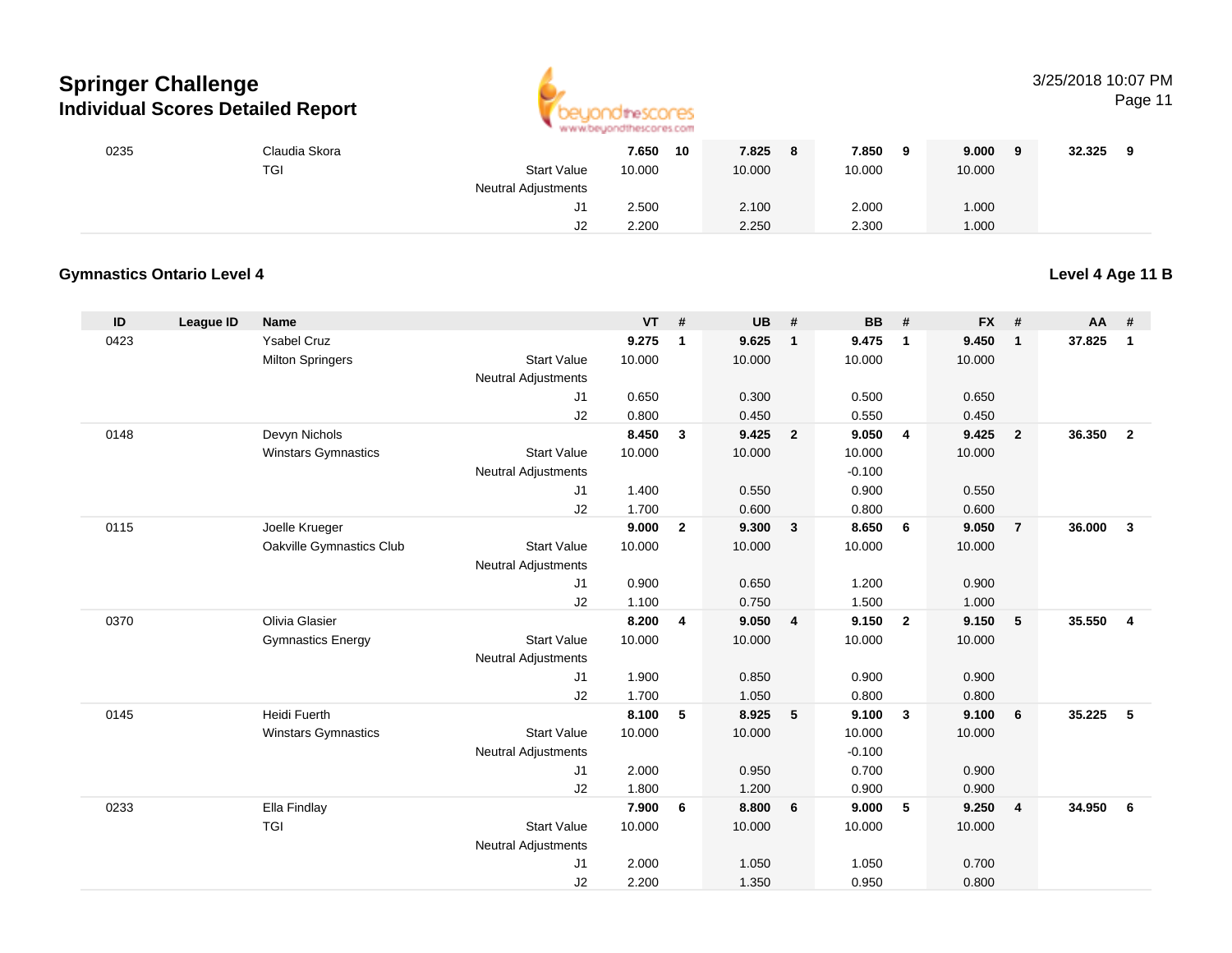

### 3/25/2018 10:07 PM

Page 12

| 0174 | Katelyn Masters        |                     | 8.100  | 8.350  | 8.350    | 9.375  | 34.175 |
|------|------------------------|---------------------|--------|--------|----------|--------|--------|
|      | World Class Gymnastics | <b>Start Value</b>  | 10.000 | 10.000 | 10.000   | 10.000 |        |
|      |                        | Neutral Adjustments |        |        | $-0.100$ |        |        |
|      |                        | J1                  | 2.000  | 1.500  | .500     | 0.600  |        |
|      |                        | J2                  | .800   | 1.800  | .600     | 0.650  |        |

### **Gymnastics Ontario Level 4**

**Level 4 Age 11 C**

| ID   | <b>League ID</b> | <b>Name</b>                 |                            | <b>VT</b> | #              | <b>UB</b> | #              | <b>BB</b> | #                       | <b>FX</b> | #              | AA     | #              |
|------|------------------|-----------------------------|----------------------------|-----------|----------------|-----------|----------------|-----------|-------------------------|-----------|----------------|--------|----------------|
| 0035 |                  | Sadie G. Smyth              |                            | 9.050     | $\mathbf{1}$   | 9.525     | $\mathbf{1}$   | 9.475     | $\overline{1}$          | 9.675     | $\mathbf{1}$   | 37.725 | $\mathbf{1}$   |
|      |                  | East York Gymnastics        | <b>Start Value</b>         | 10.000    |                | 10.000    |                | 10.000    |                         | 10.000    |                |        |                |
|      |                  |                             | <b>Neutral Adjustments</b> |           |                |           |                |           |                         |           |                |        |                |
|      |                  |                             | J1                         | 1.000     |                | 0.450     |                | 0.550     |                         | 0.350     |                |        |                |
|      |                  |                             | J2                         | 0.900     |                | 0.500     |                | 0.500     |                         | 0.300     |                |        |                |
| 0457 |                  | Kyla Skinner                |                            | 8.900     | $\overline{2}$ | 9.375     | 3              | 9.200     | $\overline{2}$          | 9.250     | 5              | 36.725 | $\overline{2}$ |
|      |                  | <b>Milton Springers</b>     | <b>Start Value</b>         | 10.000    |                | 10.000    |                | 10.000    |                         | 10.000    |                |        |                |
|      |                  |                             | <b>Neutral Adjustments</b> |           |                |           |                |           |                         |           |                |        |                |
|      |                  |                             | J1                         | 1.000     |                | 0.650     |                | 0.800     |                         | 0.800     |                |        |                |
|      |                  |                             | J2                         | 1.200     |                | 0.600     |                | 0.800     |                         | 0.700     |                |        |                |
| 0349 |                  | <b>Addison Pollard</b>      |                            | 8.700     | 3              | 9.325     | 4              | 9.025     | $\overline{4}$          | 9.475     | $\mathbf{3}$   | 36.525 | $\mathbf{3}$   |
|      |                  | <b>Rose City Gymnastics</b> | <b>Start Value</b>         | 10.000    |                | 10.000    |                | 10.000    |                         | 10.000    |                |        |                |
|      |                  |                             | <b>Neutral Adjustments</b> |           |                |           |                |           |                         |           |                |        |                |
|      |                  |                             | J1                         | 1.400     |                | 0.700     |                | 1.000     |                         | 0.500     |                |        |                |
|      |                  |                             | J2                         | 1.200     |                | 0.650     |                | 0.950     |                         | 0.550     |                |        |                |
| 0424 |                  | Julia Pacheco               |                            | 8.550     | 4              | 9.400     | $\overline{2}$ | 8.800     | 5                       | 9.550     | $\overline{2}$ | 36,300 | $\overline{4}$ |
|      |                  | <b>Milton Springers</b>     | <b>Start Value</b>         | 10.000    |                | 10.000    |                | 10.000    |                         | 10.000    |                |        |                |
|      |                  |                             | <b>Neutral Adjustments</b> |           |                |           |                |           |                         |           |                |        |                |
|      |                  |                             | J1                         | 1.400     |                | 0.700     |                | 1.200     |                         | 0.500     |                |        |                |
|      |                  |                             | J2                         | 1.500     |                | 0.500     |                | 1.200     |                         | 0.400     |                |        |                |
| 0299 |                  | Sienna DesLauriers          |                            | 8.550     | 4              | 9.250     | 5              | 9.100     | $\overline{\mathbf{3}}$ | 9.300     | $\overline{4}$ | 36.200 | 5              |
|      |                  | Scarborough Gym Elites      | <b>Start Value</b>         | 10.000    |                | 10.000    |                | 10.000    |                         | 10.000    |                |        |                |
|      |                  |                             | <b>Neutral Adjustments</b> |           |                |           |                |           |                         |           |                |        |                |
|      |                  |                             | J1                         | 1.600     |                | 0.850     |                | 0.850     |                         | 0.700     |                |        |                |
|      |                  |                             | J2                         | 1.300     |                | 0.650     |                | 0.950     |                         | 0.700     |                |        |                |
| 0195 |                  | Maddie Plantinga            |                            | 7.800     | 8              | 8.950     | 6              | 8.600     | $\overline{7}$          | 9.300     | $\overline{4}$ | 34.650 | 6              |
|      |                  | <b>TGI</b>                  | <b>Start Value</b>         | 10.000    |                | 10.000    |                | 10.000    |                         | 10.000    |                |        |                |
|      |                  |                             | Neutral Adjustments        |           |                |           |                | $-0.300$  |                         |           |                |        |                |
|      |                  |                             | J1                         | 2.200     |                | 1.150     |                | 1.000     |                         | 0.700     |                |        |                |
|      |                  |                             | J2                         | 2.200     |                | 0.950     |                | 1.200     |                         | 0.700     |                |        |                |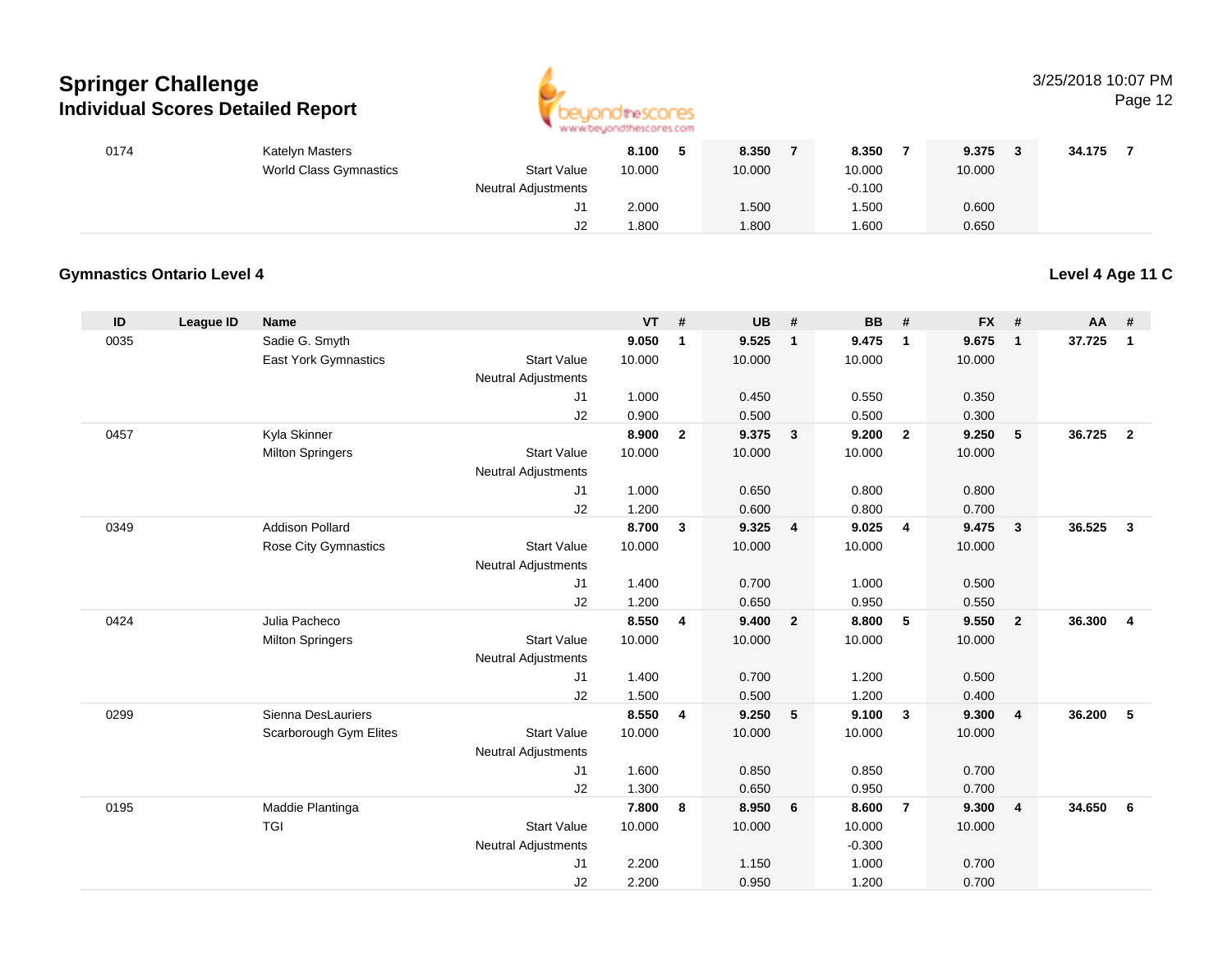

| 0365 | <b>Hailey Czegeny</b>    |                            | 8.450   | 5              | 8.550 8 |    | 8.350 8  |                | 9.025  | $\overline{7}$ | 34.375 | 7 |
|------|--------------------------|----------------------------|---------|----------------|---------|----|----------|----------------|--------|----------------|--------|---|
|      | <b>Gymnastics Energy</b> | <b>Start Value</b>         | 10.000  |                | 10.000  |    | 10.000   |                | 10.000 |                |        |   |
|      |                          | <b>Neutral Adjustments</b> |         |                |         |    |          |                |        |                |        |   |
|      |                          | J <sub>1</sub>             | 1.600   |                | 1.450   |    | 1.500    |                | 1.000  |                |        |   |
|      |                          | J2                         | 1.500   |                | 1.450   |    | 1.800    |                | 0.950  |                |        |   |
| 0196 | Nicole Kerrigan          |                            | 8.050   | $\overline{7}$ | 8.625   | -7 | 8.650    | 6 <sup>6</sup> | 8.975  | - 8            | 34.300 | 8 |
|      | TGI                      | <b>Start Value</b>         | 10.000  |                | 10.000  |    | 10.000   |                | 10.000 |                |        |   |
|      |                          | <b>Neutral Adjustments</b> |         |                |         |    |          |                |        |                |        |   |
|      |                          | J <sub>1</sub>             | 1.800   |                | 1.350   |    | 1.300    |                | 0.950  |                |        |   |
|      |                          | J2                         | 2.100   |                | 1.400   |    | 1.400    |                | 1.100  |                |        |   |
| 0064 | Kaileigh DaRosa          |                            | 8.350 6 |                | 7.725 9 |    | 8.300    | - 9            | 9.175  | - 6            | 33.550 | 9 |
|      | Forest City Gym Club     | <b>Start Value</b>         | 10.000  |                | 10.000  |    | 10.000   |                | 10.000 |                |        |   |
|      |                          | <b>Neutral Adjustments</b> |         |                |         |    | $-0.100$ |                |        |                |        |   |
|      |                          | J <sub>1</sub>             | 1.700   |                | 2.450   |    | 1.700    |                | 0.900  |                |        |   |
|      |                          | J2                         | 1.600   |                | 2.100   |    | 1.500    |                | 0.750  |                |        |   |

### **Gymnastics Ontario Level 4**

**Level 4 Age 11 D**

| ID   | League ID | <b>Name</b>                                       |                     | <b>VT</b> | #            | <b>UB</b> | #                       | <b>BB</b> | -#                      | <b>FX</b> | #                       | <b>AA</b> | #              |
|------|-----------|---------------------------------------------------|---------------------|-----------|--------------|-----------|-------------------------|-----------|-------------------------|-----------|-------------------------|-----------|----------------|
| 0222 |           | Xenia Markham                                     |                     | 8.900     | 1            | 9.175     | $\overline{\mathbf{1}}$ | 9.300     | $\overline{\mathbf{1}}$ | 9.250     | -4                      | 36.625    | -1             |
|      |           | <b>TGI</b>                                        | <b>Start Value</b>  | 10.000    |              | 10.000    |                         | 10.000    |                         | 10.000    |                         |           |                |
|      |           |                                                   | Neutral Adjustments |           |              |           |                         |           |                         |           |                         |           |                |
|      |           |                                                   | J1                  | 0.900     |              | 0.850     |                         | 0.700     |                         | 0.650     |                         |           |                |
|      |           |                                                   | J <sub>2</sub>      | 1.300     |              | 0.800     |                         | 0.700     |                         | 0.850     |                         |           |                |
| 0338 |           | Ava Brokenshire                                   |                     | 8.900     | 1            | 9.100     | 3                       | 9.200     | $\overline{\mathbf{2}}$ | 9.225     | -5                      | 36.425    | $\overline{2}$ |
|      |           | <b>Revolution Gymnastics And Sports</b><br>Centre | <b>Start Value</b>  | 10.000    |              | 10.000    |                         | 10.000    |                         | 10.000    |                         |           |                |
|      |           |                                                   | Neutral Adjustments |           |              |           |                         |           |                         |           |                         |           |                |
|      |           |                                                   | J1                  | 1.000     |              | 0.900     |                         | 0.750     |                         | 0.750     |                         |           |                |
|      |           |                                                   | J2                  | 1.200     |              | 0.900     |                         | 0.850     |                         | 0.800     |                         |           |                |
| 0288 |           | Jasmine Simmons                                   |                     | 8.800     | $\mathbf{2}$ | 9.125     | $\overline{2}$          | 8.650     | 5                       | 9.400     | $\overline{\mathbf{2}}$ | 35.975    | 3              |
|      |           | Scarborough Gym Elites                            | <b>Start Value</b>  | 10.000    |              | 10.000    |                         | 10.000    |                         | 10.000    |                         |           |                |
|      |           |                                                   | Neutral Adjustments |           |              |           |                         |           |                         |           |                         |           |                |
|      |           |                                                   | J1                  | 1.200     |              | 0.950     |                         | 1.200     |                         | 0.600     |                         |           |                |
|      |           |                                                   | J2                  | 1.200     |              | 0.800     |                         | 1.500     |                         | 0.600     |                         |           |                |
| 0268 |           | Emma Ortepi                                       |                     | 8.800     | $\mathbf{2}$ | 9.125     | $\overline{2}$          | 8.550     | $6\overline{6}$         | 9.175     | -7                      | 35.650    | 4              |
|      |           | <b>Synergy Gymnastics</b>                         | <b>Start Value</b>  | 10.000    |              | 10.000    |                         | 10.000    |                         | 10.000    |                         |           |                |
|      |           |                                                   | Neutral Adjustments |           |              |           |                         | $-0.100$  |                         |           |                         |           |                |
|      |           |                                                   | J <sub>1</sub>      | 1.300     |              | 0.750     |                         | 1.500     |                         | 0.800     |                         |           |                |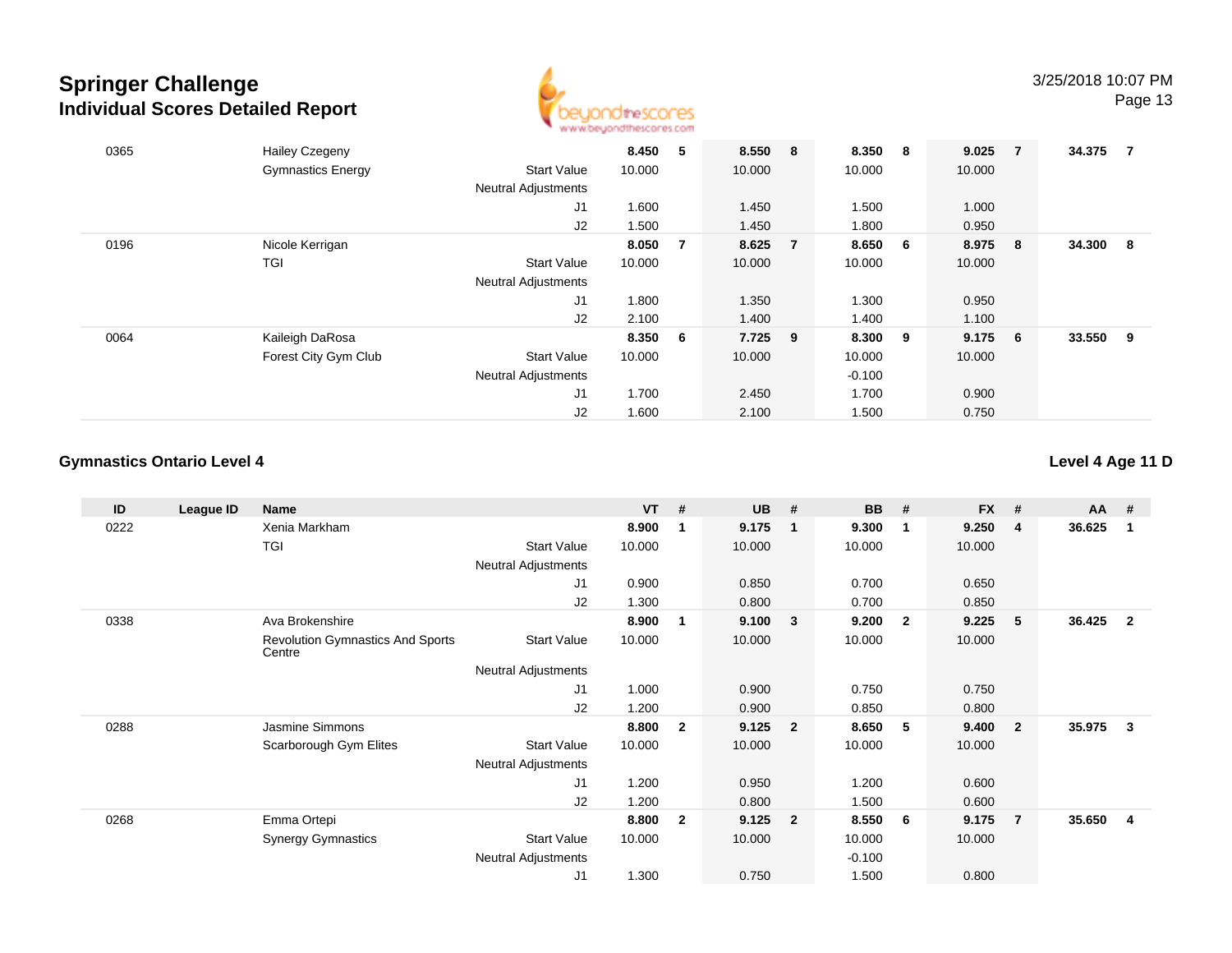

Page 14

|                            | J2                         | 1.100  |   | 1.000  |                | 1.200    |                | 0.850  |                         |                                  |                         |
|----------------------------|----------------------------|--------|---|--------|----------------|----------|----------------|--------|-------------------------|----------------------------------|-------------------------|
| Julia Stefanov             |                            | 8.350  | 4 | 8.625  | 4              | 8.900    | 3              | 9.400  | $\overline{2}$          |                                  |                         |
| <b>Milton Springers</b>    | <b>Start Value</b>         | 10.000 |   | 10.000 |                | 10.000   |                | 10.000 |                         |                                  |                         |
|                            | <b>Neutral Adjustments</b> |        |   |        |                |          |                |        |                         |                                  |                         |
|                            | J1                         | 1.700  |   | 1.500  |                | 1.200    |                | 0.650  |                         |                                  |                         |
|                            | J2                         | 1.600  |   | 1.250  |                | 1.000    |                | 0.550  |                         |                                  |                         |
| Ava Verner                 |                            | 8.300  | 5 | 8.400  | 5              | 8.825    | 4              | 9.475  |                         | 35.000                           | 6                       |
| <b>TGI</b>                 | <b>Start Value</b>         | 10.000 |   | 10.000 |                | 10.000   |                | 10.000 |                         |                                  |                         |
|                            | <b>Neutral Adjustments</b> |        |   |        |                |          |                |        |                         |                                  |                         |
|                            | J1                         | 1.800  |   | 1.550  |                | 1.200    |                | 0.600  |                         |                                  |                         |
|                            | J2                         | 1.600  |   | 1.650  |                | 1.150    |                | 0.450  |                         |                                  |                         |
| Gemma Viola                |                            | 8.700  | 3 | 8.625  | 4              | 8.100    | 8              | 9.300  | $\overline{\mathbf{3}}$ | 34.725                           | $\overline{7}$          |
| <b>Gymnastics Energy</b>   | <b>Start Value</b>         | 10.000 |   | 10.000 |                | 10.000   |                | 10.000 |                         |                                  |                         |
|                            | <b>Neutral Adjustments</b> |        |   |        |                | $-0.100$ |                |        |                         |                                  |                         |
|                            | J1                         | 1.400  |   | 1.450  |                | 1.900    |                | 0.700  |                         |                                  |                         |
|                            | J2                         | 1.200  |   | 1.300  |                | 1.700    |                | 0.700  |                         |                                  |                         |
| Meiko Turner               |                            | 8.100  | 6 | 7.975  | 6              | 8.650    | 5              | 9.200  | 6                       | 33.925                           | $\overline{\mathbf{8}}$ |
| <b>Winstars Gymnastics</b> | <b>Start Value</b>         | 10.000 |   | 10.000 |                | 10.000   |                | 10.000 |                         |                                  |                         |
|                            | <b>Neutral Adjustments</b> |        |   |        |                |          |                |        |                         |                                  |                         |
|                            | J1                         | 1.800  |   | 1.850  |                | 1.200    |                | 0.850  |                         |                                  |                         |
|                            | J2                         | 2.000  |   | 2.200  |                | 1.500    |                | 0.750  |                         |                                  |                         |
| Norah Cunningham           |                            | 8.300  | 5 | 7.625  | $\overline{7}$ | 8.525    | $\overline{7}$ | 9.175  |                         | 33.625                           | $\overline{\mathbf{9}}$ |
| Forest City Gym Club       | <b>Start Value</b>         | 10.000 |   | 10.000 |                | 10.000   |                | 10.000 |                         |                                  |                         |
|                            | <b>Neutral Adjustments</b> |        |   |        |                | $-0.100$ |                |        |                         |                                  |                         |
|                            | J1                         | 1.800  |   | 2.550  |                | 1.300    |                | 0.850  |                         |                                  |                         |
|                            | J <sub>2</sub>             | 1.600  |   | 2.200  |                | 1.450    |                | 0.800  |                         |                                  |                         |
|                            |                            |        |   |        |                |          |                |        |                         | $\overline{1}$<br>$\overline{7}$ | 35.275 5                |

### **Gymnastics Ontario Level 4**

| ID   |           | <b>Name</b>                 |                            | $VT$ # |                          | <b>UB</b>    | #                        | <b>BB</b> | - #                      | $FX$ #    |                          | $AA$ # |                          |
|------|-----------|-----------------------------|----------------------------|--------|--------------------------|--------------|--------------------------|-----------|--------------------------|-----------|--------------------------|--------|--------------------------|
|      | League ID |                             |                            |        |                          |              |                          |           |                          |           |                          |        |                          |
| 0132 |           | Hannah Lee                  |                            | X.XXX  | $\overline{\phantom{a}}$ | X.XXX        | $\overline{\phantom{a}}$ | X.XXX     | $\overline{\phantom{a}}$ | X.XXX     | $\overline{\phantom{a}}$ | 0.000  | $\overline{\phantom{a}}$ |
| 0320 |           | Avery Morrison              |                            | X.XXX  | $\overline{\phantom{a}}$ | <b>X.XXX</b> | $\overline{\phantom{a}}$ | X.XXX     | $\overline{\phantom{a}}$ | $X.XXX$ - |                          | 0.000  | $\overline{\phantom{a}}$ |
| 0039 |           | Camila Ariza                |                            | 8.900  | $\mathbf{2}$             | 9.375        |                          | 8.975     | $\mathbf{3}$             | 9.125     | $\overline{\mathbf{2}}$  | 36.375 |                          |
|      |           | <b>East York Gymnastics</b> | <b>Start Value</b>         | 10.000 |                          | 10.000       |                          | 10.000    |                          | 10.000    |                          |        |                          |
|      |           |                             | <b>Neutral Adjustments</b> |        |                          |              |                          |           |                          |           |                          |        |                          |
|      |           |                             | J1                         | 1.100  |                          | 0.550        |                          | 0.900     |                          | 0.850     |                          |        |                          |
|      |           |                             | J2                         | 1.100  |                          | 0.700        |                          | 1.150     |                          | 0.900     |                          |        |                          |
| 0360 |           | Paris Perron                |                            | 9.000  |                          | 9.375        |                          | 9.250 2   |                          | 8.625     | - 9                      | 36.250 | $\overline{\mathbf{2}}$  |
|      |           | <b>Gymnastics Energy</b>    | <b>Start Value</b>         | 10.000 |                          | 10.000       |                          | 10.000    |                          | 10.000    |                          |        |                          |

**L4 Age 14**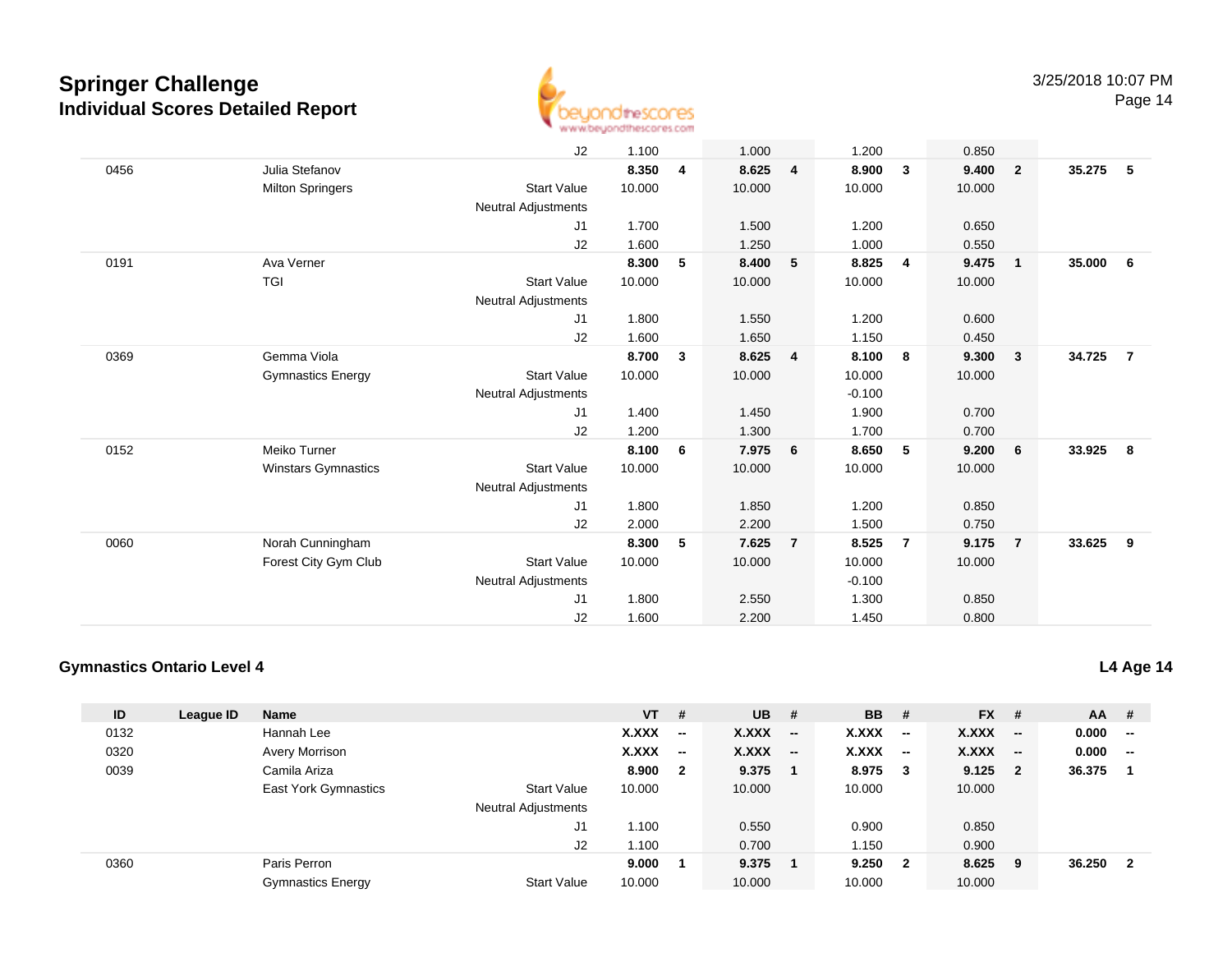

|      |                                                   | Neutral Adjustments        |        |                |              |                         |          |                         |        |                         |        |                         |
|------|---------------------------------------------------|----------------------------|--------|----------------|--------------|-------------------------|----------|-------------------------|--------|-------------------------|--------|-------------------------|
|      |                                                   | J1                         | 1.000  |                | 0.500        |                         | 0.800    |                         | 1.300  |                         |        |                         |
|      |                                                   | J2                         | 1.000  |                | 0.750        |                         | 0.700    |                         | 1.450  |                         |        |                         |
| 0426 | Megan Amarelo                                     |                            | 8.850  | $\mathbf{3}$   | 8.200        | $6\phantom{1}6$         | 9.500    | $\overline{\mathbf{1}}$ | 9.200  | $\mathbf{1}$            | 35.750 | $\overline{\mathbf{3}}$ |
|      | <b>Milton Springers</b>                           | <b>Start Value</b>         | 10.000 |                | 10.000       |                         | 10.000   |                         | 10.000 |                         |        |                         |
|      |                                                   | <b>Neutral Adjustments</b> |        |                |              |                         |          |                         |        |                         |        |                         |
|      |                                                   | J1                         | 1.200  |                | 1.800        |                         | 0.500    |                         | 0.750  |                         |        |                         |
|      |                                                   | J2                         | 1.100  |                | 1.800        |                         | 0.500    |                         | 0.850  |                         |        |                         |
| 0474 | Victoria Feagan                                   |                            | 8.350  | 5              | 9.175        | $\overline{2}$          | 8.600    | 8                       | 8.950  | 5                       | 35.075 | $\overline{4}$          |
|      | Forest City Gym Club                              | <b>Start Value</b>         | 10.000 |                | 10.000       |                         | 10.000   |                         | 10.000 |                         |        |                         |
|      |                                                   | <b>Neutral Adjustments</b> |        |                |              |                         |          |                         |        |                         |        |                         |
|      |                                                   | J1                         | 1.800  |                | 0.950        |                         | 1.300    |                         | 1.000  |                         |        |                         |
|      |                                                   | J2                         | 1.500  |                | 0.700        |                         | 1.500    |                         | 1.100  |                         |        |                         |
| 0495 | <b>Mylene Prior</b>                               |                            | 8.350  | 5              | 8.925        | $5\phantom{.0}$         | 8.925    | $\overline{4}$          | 8.725  | 8                       | 34.925 | 5                       |
|      | <b>Revolution Gymnastics And Sports</b><br>Centre | <b>Start Value</b>         | 10.000 |                | 10.000       |                         | 10.000   |                         | 10.000 |                         |        |                         |
|      |                                                   | Neutral Adjustments        |        |                |              |                         |          |                         |        |                         |        |                         |
|      |                                                   | J1                         | 1.600  |                | 1.150        |                         | 1.000    |                         | 1.300  |                         |        |                         |
|      |                                                   | J2                         | 1.700  |                | 1.000        |                         | 1.150    |                         | 1.250  |                         |        |                         |
| 0212 | Sylvia Siarkiewicz                                |                            | 8.000  | $\overline{7}$ | 8.950        | $\overline{4}$          | 8.800    | 5                       | 9.025  | $\mathbf{3}$            | 34.775 | $6\overline{6}$         |
|      | TGI                                               | <b>Start Value</b>         | 10.000 |                | 10.000       |                         | 10.000   |                         | 10.000 |                         |        |                         |
|      |                                                   | <b>Neutral Adjustments</b> |        |                |              |                         |          |                         |        |                         |        |                         |
|      |                                                   | J1                         | 2.000  |                | 0.900        |                         | 1.100    |                         | 1.000  |                         |        |                         |
|      |                                                   | J2                         | 2.000  |                | 1.200        |                         | 1.300    |                         | 0.950  |                         |        |                         |
| 0237 | Lauren De Domenico                                |                            | 8.050  | 6              | 9.125        | $\overline{\mathbf{3}}$ | 8.700    | 6                       | 8.800  | 6                       | 34.675 | $\overline{7}$          |
|      | <b>TGI</b>                                        | <b>Start Value</b>         | 10.000 |                | 10.000       |                         | 10.000   |                         | 10.000 |                         |        |                         |
|      |                                                   | Neutral Adjustments        |        |                |              |                         | $-0.100$ |                         |        |                         |        |                         |
|      |                                                   | J1                         | 1.900  |                | 0.800        |                         | 1.200    |                         | 1.150  |                         |        |                         |
|      |                                                   | J2                         | 2.000  |                | 0.950        |                         | 1.200    |                         | 1.250  |                         |        |                         |
| 0315 | Anika Armitage                                    |                            | 8.050  | 6              | 8.925        | $5\phantom{.0}$         | 8.375    | 9                       | 8.775  | $\overline{7}$          | 34.125 | 8                       |
|      | <b>Revolution Gymnastics And Sports</b><br>Centre | <b>Start Value</b>         | 10.000 |                | 10.000       |                         | 10.000   |                         | 10.000 |                         |        |                         |
|      |                                                   | <b>Neutral Adjustments</b> |        |                |              |                         |          |                         |        |                         |        |                         |
|      |                                                   | J1                         | 2.000  |                | 1.200        |                         | 1.500    |                         | 1.250  |                         |        |                         |
|      |                                                   | J2                         | 1.900  |                | 0.950        |                         | 1.750    |                         | 1.200  |                         |        |                         |
| 0202 | Christa Kifumbi                                   |                            | 8.400  | 4              | <b>X.XXX</b> | $\sim$                  | 8.650    | $\overline{7}$          | 9.000  | $\overline{\mathbf{4}}$ | 26.050 | 9                       |
|      | <b>TGI</b>                                        | <b>Start Value</b>         | 10.000 |                |              |                         | 10.000   |                         | 10.000 |                         |        |                         |
|      |                                                   | Neutral Adjustments        |        |                |              |                         |          |                         |        |                         |        |                         |
|      |                                                   | J1                         | 1.600  |                |              |                         | 1.200    |                         | 0.950  |                         |        |                         |
|      |                                                   | J2                         | 1.600  |                |              |                         | 1.500    |                         | 1.050  |                         |        |                         |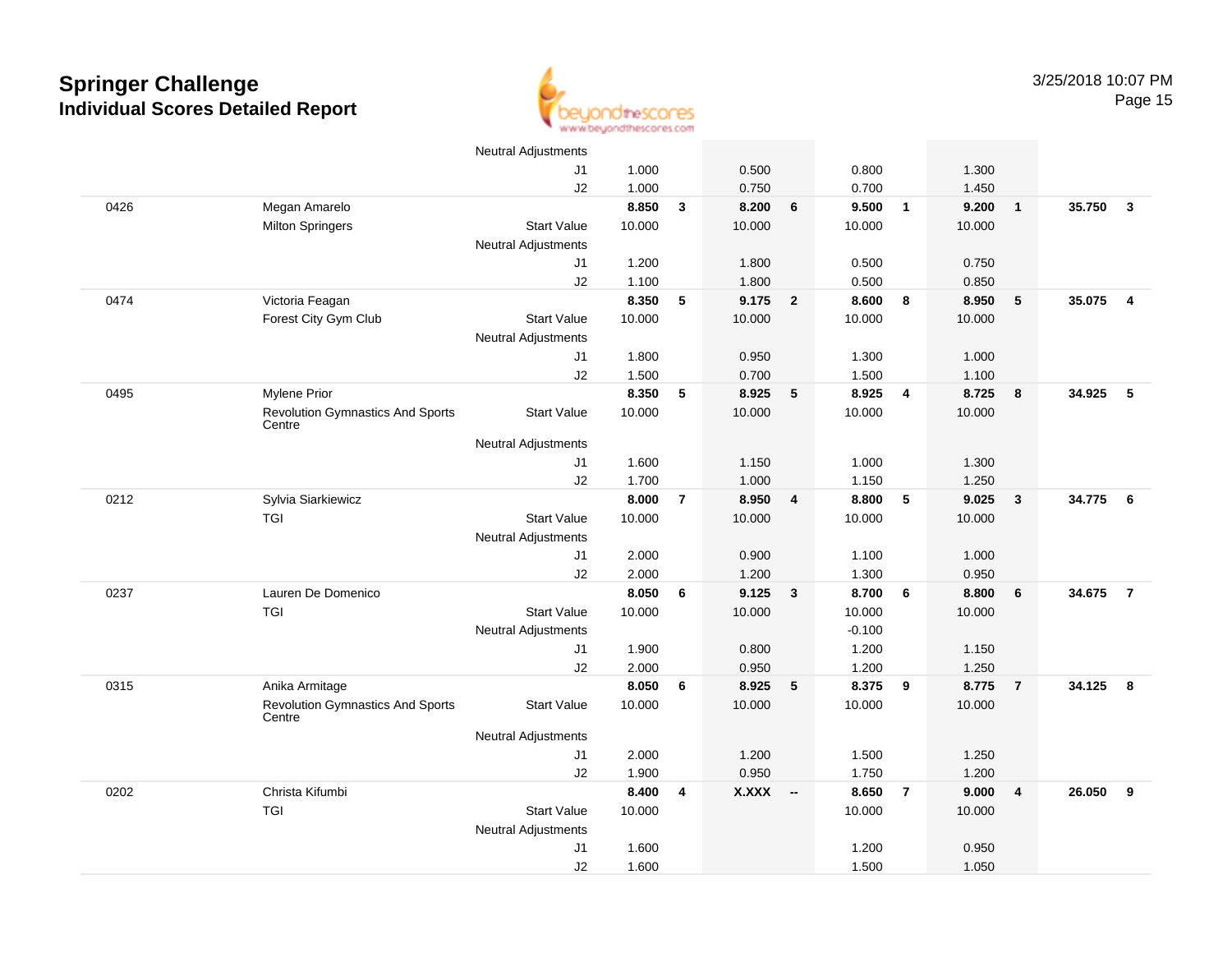

### **Gymnastics Ontario Level 4**

| ID   | <b>League ID</b> | <b>Name</b>                                       |                            | <b>VT</b>    | #                        | <b>UB</b>    | #                        | <b>BB</b>    | #                        | <b>FX</b>    | #                        | AA     | #                        |
|------|------------------|---------------------------------------------------|----------------------------|--------------|--------------------------|--------------|--------------------------|--------------|--------------------------|--------------|--------------------------|--------|--------------------------|
| 0301 |                  | Jessica Zajac                                     |                            | <b>X.XXX</b> | $\overline{\phantom{a}}$ | <b>X.XXX</b> | $\overline{\phantom{a}}$ | <b>X.XXX</b> | $\overline{\phantom{a}}$ | <b>X.XXX</b> | $\overline{\phantom{a}}$ | 0.000  | $\overline{\phantom{a}}$ |
| 0479 |                  | Alyssa Wright                                     |                            | <b>X.XXX</b> | $\overline{\phantom{a}}$ | <b>X.XXX</b> | $\overline{\phantom{a}}$ | X.XXX        | $\overline{\phantom{a}}$ | <b>X.XXX</b> | $\overline{\phantom{a}}$ | 0.000  | $\overline{\phantom{a}}$ |
| 0318 |                  | Olivia Eagles                                     |                            | 8.650        | $\overline{2}$           | 9.375        | $\overline{2}$           | 9.025        | $\mathbf{1}$             | 9.200        | $\mathbf{3}$             | 36.250 | $\mathbf{1}$             |
|      |                  | <b>Revolution Gymnastics And Sports</b><br>Centre | <b>Start Value</b>         | 10.000       |                          | 10.000       |                          | 10.000       |                          | 10.000       |                          |        |                          |
|      |                  |                                                   | <b>Neutral Adjustments</b> |              |                          |              |                          |              |                          |              |                          |        |                          |
|      |                  |                                                   | J1                         | 1.300        |                          | 0.550        |                          | 0.900        |                          | 0.900        |                          |        |                          |
|      |                  |                                                   | J2                         | 1.400        |                          | 0.700        |                          | 1.050        |                          | 0.700        |                          |        |                          |
| 0433 |                  | Shyla Miller                                      |                            | 8.850        | $\mathbf{1}$             | 8.850        | $\overline{4}$           | 9.025        | $\mathbf{1}$             | 9.450        | $\overline{1}$           | 36.175 | $\overline{2}$           |
|      |                  | <b>Milton Springers</b>                           | <b>Start Value</b>         | 10.000       |                          | 10.000       |                          | 10.000       |                          | 10.000       |                          |        |                          |
|      |                  |                                                   | <b>Neutral Adjustments</b> |              |                          |              |                          | $-0.100$     |                          |              |                          |        |                          |
|      |                  |                                                   | J <sub>1</sub>             | 1.100        |                          | 1.250        |                          | 0.800        |                          | 0.650        |                          |        |                          |
|      |                  |                                                   | J2                         | 1.200        |                          | 1.050        |                          | 0.950        |                          | 0.450        |                          |        |                          |
| 0259 |                  | Alicia Goricaj                                    |                            | 8.500        | 4                        | 9.150        | $\mathbf{3}$             | 9.025        | $\mathbf{1}$             | 9.200        | $\mathbf{3}$             | 35.875 | $\overline{\mathbf{3}}$  |
|      |                  | <b>Synergy Gymnastics</b>                         | <b>Start Value</b>         | 10.000       |                          | 10.000       |                          | 10.000       |                          | 10.000       |                          |        |                          |
|      |                  |                                                   | <b>Neutral Adjustments</b> |              |                          |              |                          |              |                          |              |                          |        |                          |
|      |                  |                                                   | J <sub>1</sub>             | 1.500        |                          | 0.800        |                          | 1.000        |                          | 0.800        |                          |        |                          |
|      |                  |                                                   | J2                         | 1.500        |                          | 0.900        |                          | 0.950        |                          | 0.800        |                          |        |                          |
| 0361 |                  | Joylynn Haymes                                    |                            | 8.100        | 5                        | 9.450        | $\overline{1}$           | 8.150        | $\overline{4}$           | 9.025        | $\overline{\mathbf{4}}$  | 34.725 | $\overline{4}$           |
|      |                  | <b>Gymnastics Energy</b>                          | <b>Start Value</b>         | 10.000       |                          | 10.000       |                          | 10.000       |                          | 10.000       |                          |        |                          |
|      |                  |                                                   | <b>Neutral Adjustments</b> |              |                          |              |                          |              |                          |              |                          |        |                          |
|      |                  |                                                   | J <sub>1</sub>             | 1.900        |                          | 0.450        |                          | 1.800        |                          | 0.900        |                          |        |                          |
|      |                  |                                                   | J2                         | 1.900        |                          | 0.650        |                          | 1.900        |                          | 1.050        |                          |        |                          |
| 0415 |                  | Joyce Yin                                         |                            | 8.550        | $\mathbf{3}$             | 8.600        | 5                        | 8.050        | 5                        | 8.900        | $\sqrt{5}$               | 34.100 | 5                        |
|      |                  | <b>Gymnastics Energy</b>                          | <b>Start Value</b>         | 10.000       |                          | 10.000       |                          | 10.000       |                          | 10.000       |                          |        |                          |
|      |                  |                                                   | <b>Neutral Adjustments</b> |              |                          |              |                          | $-0.100$     |                          |              |                          |        |                          |
|      |                  |                                                   | J1                         | 1.600        |                          | 1.350        |                          | 1.700        |                          | 1.000        |                          |        |                          |
|      |                  |                                                   | J2                         | 1.300        |                          | 1.450        |                          | 2.000        |                          | 1.200        |                          |        |                          |
| 0211 |                  | Michaela Bonvivere                                |                            | 7.950        | 6                        | 7.750        | $\overline{7}$           | 8.525        | 3                        | 8.000        | 6                        | 32.225 | 6                        |
|      |                  | TGI                                               | <b>Start Value</b>         | 10.000       |                          | 10.000       |                          | 10.000       |                          | 10.000       |                          |        |                          |
|      |                  |                                                   | <b>Neutral Adjustments</b> |              |                          |              |                          |              |                          |              |                          |        |                          |
|      |                  |                                                   | J <sub>1</sub>             | 2.000        |                          | 2.400        |                          | 1.450        |                          | 2.100        |                          |        |                          |
|      |                  |                                                   | J2                         | 2.100        |                          | 2.100        |                          | 1.500        |                          | 1.900        |                          |        |                          |
| 0206 |                  | <b>Charlotte Marche</b>                           |                            | 8.100        | 5                        | 7.825        | $6\phantom{1}6$          | 8.575        | $\overline{2}$           | 7.700        | $\overline{7}$           | 32.200 | $\overline{7}$           |
|      |                  | <b>TGI</b>                                        | <b>Start Value</b>         | 10.000       |                          | 10.000       |                          | 10.000       |                          | 10.000       |                          |        |                          |

**L4 Age 15+**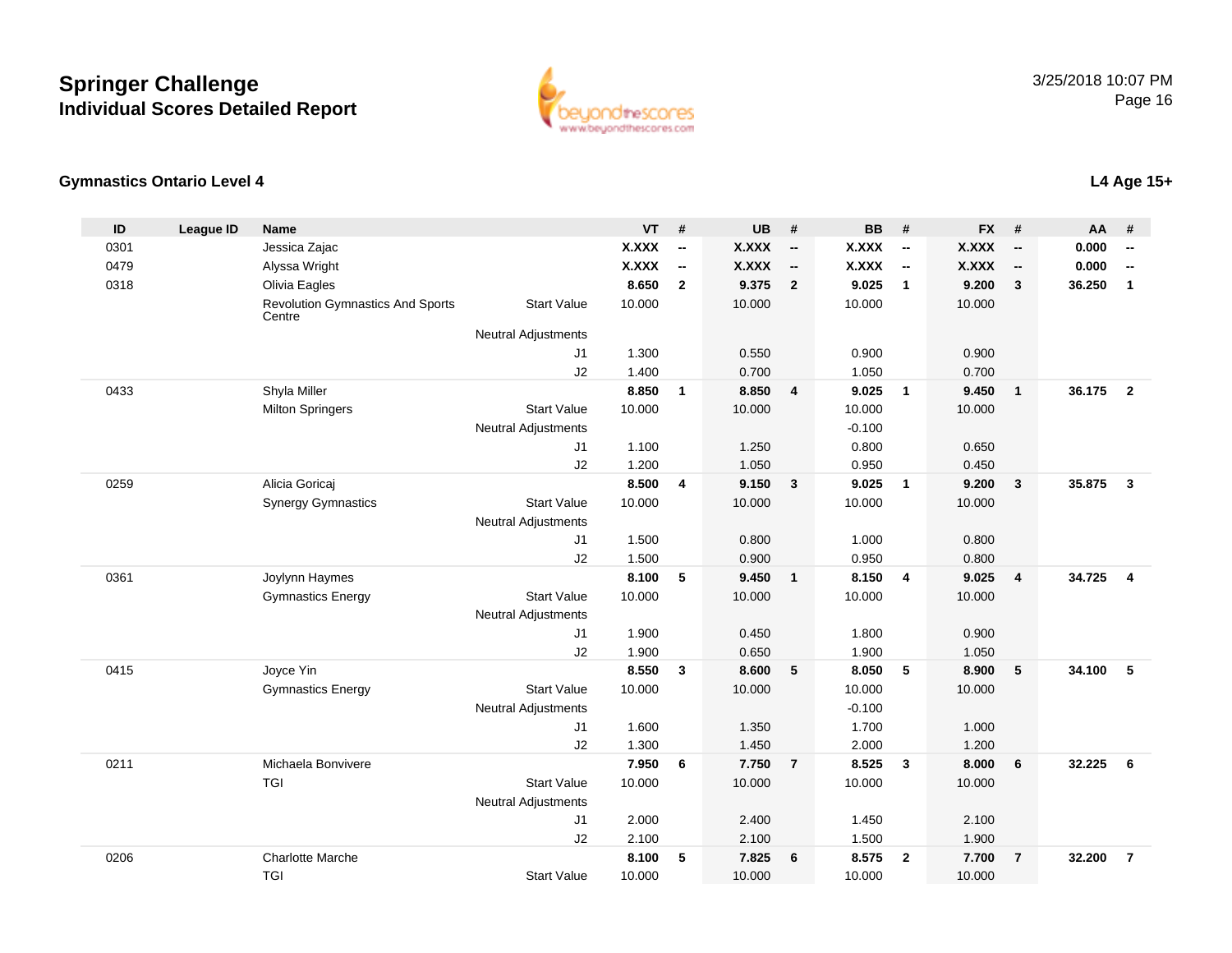

|      |                            | <b>Neutral Adjustments</b> |        |    |           | $-0.100$ |        |     |              |
|------|----------------------------|----------------------------|--------|----|-----------|----------|--------|-----|--------------|
|      |                            | J1                         | 1.900  |    | 2.250     | .300     | 2.300  |     |              |
|      |                            | J2                         | 1.900  |    | 2.100     | .350     | 2.300  |     |              |
| 0129 | Enuri Gamage               |                            | 8.500  | -4 | $5.425$ 8 | 7.850 6  | 9.225  | - 2 | 31.000<br>-8 |
|      | <b>Winstars Gymnastics</b> | <b>Start Value</b>         | 10.000 |    | 10.000    | 10.000   | 10.000 |     |              |
|      |                            | <b>Neutral Adjustments</b> |        |    |           |          |        |     |              |
|      |                            | J1                         | 1.600  |    | 4.550     | 2.000    | 0.750  |     |              |
|      |                            | J2                         | 1.400  |    | 4.600     | 2.300    | 0.800  |     |              |

### **Gymnastics Ontario Level 4**

| ID   | League ID | <b>Name</b>               |                            | <b>VT</b> | #              | <b>UB</b> | #                       | BB     | #                       | <b>FX</b> | #              | <b>AA</b> | #              |
|------|-----------|---------------------------|----------------------------|-----------|----------------|-----------|-------------------------|--------|-------------------------|-----------|----------------|-----------|----------------|
| 0422 |           | <b>Cherice Williams</b>   |                            | 9.050     | $\mathbf{1}$   | 9.525     | $\overline{2}$          | 9.575  | $\mathbf{1}$            | 9.650     | $\mathbf{1}$   | 37.800    | $\mathbf 1$    |
|      |           | <b>Milton Springers</b>   | <b>Start Value</b>         | 10.000    |                | 10.000    |                         | 10.000 |                         | 10.000    |                |           |                |
|      |           |                           | <b>Neutral Adjustments</b> |           |                |           |                         |        |                         |           |                |           |                |
|      |           |                           | J1                         | 0.900     |                | 0.450     |                         | 0.400  |                         | 0.300     |                |           |                |
|      |           |                           | J2                         | 1.000     |                | 0.500     |                         | 0.450  |                         | 0.400     |                |           |                |
| 0292 |           | Katelyn Bond              |                            | 8.750     | 5              | 9.575     | $\overline{\mathbf{1}}$ | 8.950  | $\overline{2}$          | 9.575     | $\overline{2}$ | 36.850    | $\overline{2}$ |
|      |           | Scarborough Gym Elites    | <b>Start Value</b>         | 10.000    |                | 10.000    |                         | 10.000 |                         | 10.000    |                |           |                |
|      |           |                           | <b>Neutral Adjustments</b> |           |                |           |                         |        |                         |           |                |           |                |
|      |           |                           | J <sub>1</sub>             | 1.200     |                | 0.350     |                         | 1.100  |                         | 0.350     |                |           |                |
|      |           |                           | J2                         | 1.300     |                | 0.500     |                         | 1.000  |                         | 0.500     |                |           |                |
| 0469 |           | <b>Beatrice Gauthier</b>  |                            | 9.050     | $\mathbf{1}$   | 9.200     | 6                       | 8.825  | $\overline{\mathbf{3}}$ | 9.425     | 3              | 36.500    | 3              |
|      |           | <b>Milton Springers</b>   | <b>Start Value</b>         | 10.000    |                | 10.000    |                         | 10.000 |                         | 10.000    |                |           |                |
|      |           |                           | <b>Neutral Adjustments</b> |           |                |           |                         |        |                         |           |                |           |                |
|      |           |                           | J1                         | 1.000     |                | 0.700     |                         | 1.100  |                         | 0.600     |                |           |                |
|      |           |                           | J2                         | 0.900     |                | 0.900     |                         | 1.250  |                         | 0.550     |                |           |                |
| 0293 |           | <b>Cahill Shadoff</b>     |                            | 9.000     | $\mathbf{2}$   | 9.225     | 5                       | 8.625  | $\overline{4}$          | 9.375     | 4              | 36.225    | $\overline{4}$ |
|      |           | Scarborough Gym Elites    | <b>Start Value</b>         | 10.000    |                | 10.000    |                         | 10.000 |                         | 10.000    |                |           |                |
|      |           |                           | <b>Neutral Adjustments</b> |           |                |           |                         |        |                         |           |                |           |                |
|      |           |                           | J1                         | 1.050     |                | 0.850     |                         | 1.400  |                         | 0.700     |                |           |                |
|      |           |                           | J2                         | 0.950     |                | 0.700     |                         | 1.350  |                         | 0.550     |                |           |                |
| 0269 |           | Rachel Rae                |                            | 8.650     | $\overline{7}$ | 9.325     | $\overline{4}$          | 8.350  | 5                       | 9.175     | 5              | 35.500    | 5              |
|      |           | <b>Synergy Gymnastics</b> | <b>Start Value</b>         | 10.000    |                | 10.000    |                         | 10.000 |                         | 10.000    |                |           |                |
|      |           |                           | <b>Neutral Adjustments</b> |           |                |           |                         |        |                         |           |                |           |                |
|      |           |                           | J1                         | 1.300     |                | 0.600     |                         | 1.800  |                         | 0.800     |                |           |                |
|      |           |                           | J2                         | 1.400     |                | 0.750     |                         | 1.500  |                         | 0.850     |                |           |                |
| 0067 |           | Kenya Sargeant            |                            | 8.800     | 4              | 9.350     | $\overline{\mathbf{3}}$ | 8.050  | - 8                     | 9.075     | 6              | 35.275    | 6              |
|      |           | <b>Glendon Gymnastics</b> | <b>Start Value</b>         | 10.000    |                | 10.000    |                         | 10.000 |                         | 10.000    |                |           |                |

**Level 4 Age 12 A**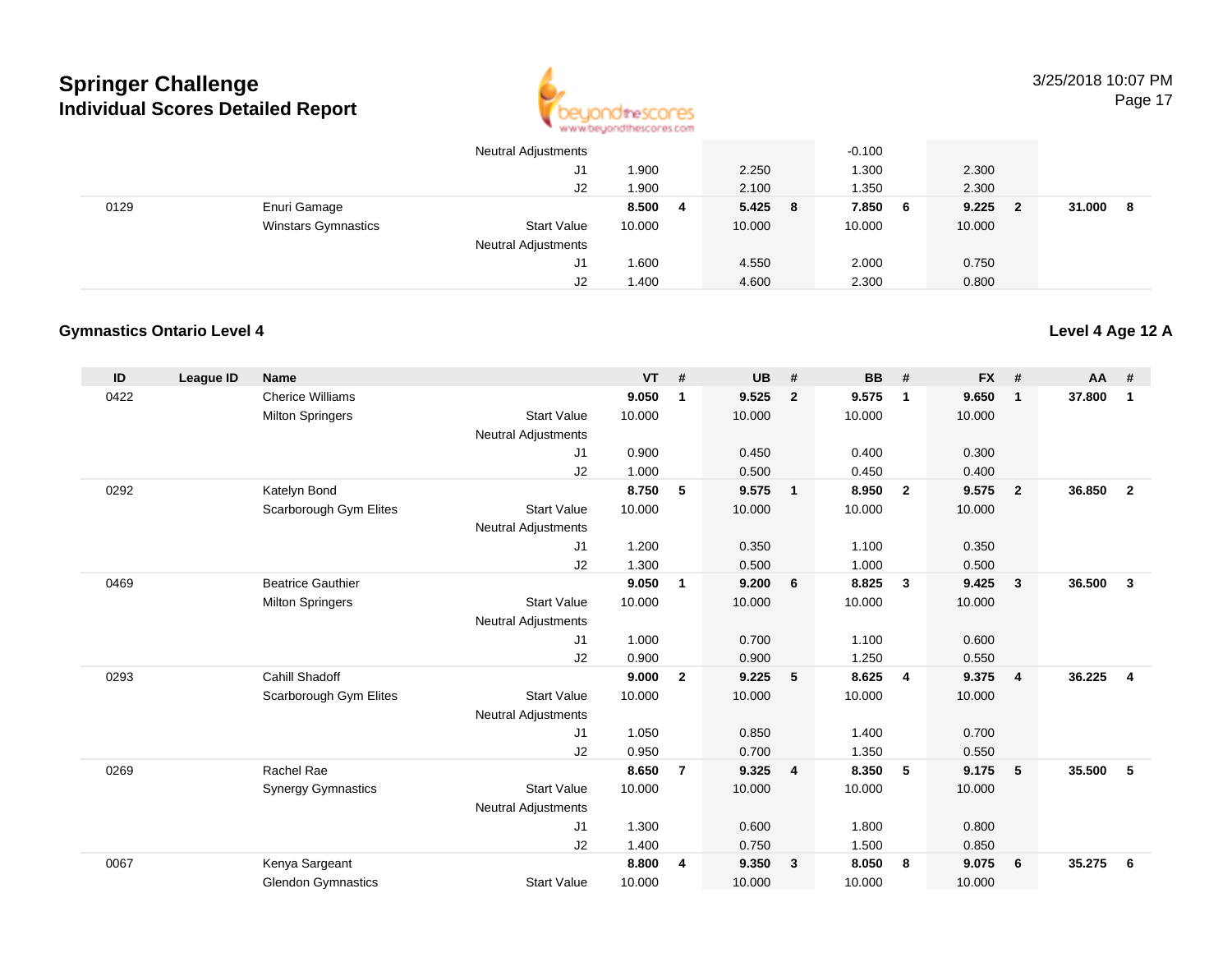

|      |                                                   | <b>Neutral Adjustments</b> |        |    |        |                | $-0.100$ |   |        |                |        |                |
|------|---------------------------------------------------|----------------------------|--------|----|--------|----------------|----------|---|--------|----------------|--------|----------------|
|      |                                                   | J1                         | 1.200  |    | 0.700  |                | 1.700    |   | 0.950  |                |        |                |
|      |                                                   | J2                         | 1.200  |    | 0.600  |                | 2.000    |   | 0.900  |                |        |                |
| 0295 | Emma LeBlanc                                      |                            | 8.700  | -6 | 8.750  | - 8            | 8.250    | 7 | 9.375  | $\overline{4}$ | 35.075 | $\overline{7}$ |
|      | Scarborough Gym Elites                            | <b>Start Value</b>         | 10.000 |    | 10.000 |                | 10.000   |   | 10.000 |                |        |                |
|      |                                                   | <b>Neutral Adjustments</b> |        |    |        |                | $-0.100$ |   |        |                |        |                |
|      |                                                   | J1                         | 1.200  |    | 1.250  |                | 1.500    |   | 0.600  |                |        |                |
|      |                                                   | J2                         | 1.400  |    | 1.250  |                | 1.800    |   | 0.650  |                |        |                |
| 0466 | Olivia Gauld                                      |                            | 8.900  | 3  | 8.600  | 9              | 8.300    | 6 | 8.850  | $\overline{7}$ | 34.650 | - 8            |
|      | <b>Gymnastics Energy</b>                          | <b>Start Value</b>         | 10.000 |    | 10.000 |                | 10.000   |   | 10.000 |                |        |                |
|      |                                                   | <b>Neutral Adjustments</b> |        |    |        |                |          |   |        |                |        |                |
|      |                                                   | J1                         | 1.100  |    | 1.500  |                | 1.500    |   | 1.200  |                |        |                |
|      |                                                   | J2                         | 1.100  |    | 1.300  |                | 1.900    |   | 1.100  |                |        |                |
| 0335 | Sarah Rodriguez                                   |                            | 8.050  | 8  | 8.800  | $\overline{7}$ | 8.000    | 9 | 8.850  | $\overline{7}$ | 33.700 | - 9            |
|      | <b>Revolution Gymnastics And Sports</b><br>Centre | <b>Start Value</b>         | 10.000 |    | 10.000 |                | 10.000   |   | 10.000 |                |        |                |
|      |                                                   | <b>Neutral Adjustments</b> |        |    |        |                |          |   |        |                |        |                |
|      |                                                   | J <sub>1</sub>             | 1.800  |    | 1.400  |                | 1.850    |   | 1.150  |                |        |                |
|      |                                                   | J2                         | 2.100  |    | 1.000  |                | 2.150    |   | 1.150  |                |        |                |

### **Gymnastics Ontario Level 4**

| ID   | League ID | Name                       |                            | $VT$ #       |                          | <b>UB</b> | #                        | <b>BB</b> | #                        | <b>FX</b> | #                        | AA #   |                          |
|------|-----------|----------------------------|----------------------------|--------------|--------------------------|-----------|--------------------------|-----------|--------------------------|-----------|--------------------------|--------|--------------------------|
| 0176 |           | Jaidyn Simpkins            |                            | <b>X.XXX</b> | $\overline{\phantom{a}}$ | X.XXX     | $\overline{\phantom{a}}$ | X.XXX     | $\overline{\phantom{a}}$ | X.XXX     | $\overline{\phantom{a}}$ | 0.000  | $\overline{\phantom{a}}$ |
| 0374 |           | Jamie Orzel                |                            | 9.250        |                          | 9.350     | $\overline{\mathbf{2}}$  | 8.925     | 3                        | 9.450     | -1                       | 36.975 |                          |
|      |           | <b>Gymnastics Energy</b>   | <b>Start Value</b>         | 10.000       |                          | 10.000    |                          | 10.000    |                          | 10.000    |                          |        |                          |
|      |           |                            | <b>Neutral Adjustments</b> |              |                          |           |                          |           |                          |           |                          |        |                          |
|      |           |                            | J1                         | 0.800        |                          | 0.650     |                          | 1.100     |                          | 0.600     |                          |        |                          |
|      |           |                            | J2                         | 0.700        |                          | 0.650     |                          | 1.050     |                          | 0.500     |                          |        |                          |
| 0375 |           | Claire Tirpko              |                            | 8.750        | 5                        | 9.300     | $\overline{\mathbf{3}}$  | 9.300     | $\overline{1}$           | 9.300     | 3                        | 36.650 | $\overline{2}$           |
|      |           | <b>Gymnastics Energy</b>   | <b>Start Value</b>         | 10.000       |                          | 10.000    |                          | 10.000    |                          | 10.000    |                          |        |                          |
|      |           |                            | <b>Neutral Adjustments</b> |              |                          |           |                          |           |                          |           |                          |        |                          |
|      |           |                            | J <sub>1</sub>             | 1.300        |                          | 0.700     |                          | 0.600     |                          | 0.600     |                          |        |                          |
|      |           |                            | J2                         | 1.200        |                          | 0.700     |                          | 0.800     |                          | 0.800     |                          |        |                          |
| 0130 |           | Gwyneth Gray               |                            | 8.850        | $\overline{\mathbf{2}}$  | 9.375     | $\overline{\mathbf{1}}$  | 8.450     | - 6                      | 9.425     | $\mathbf{2}$             | 36.100 | 3                        |
|      |           | <b>Winstars Gymnastics</b> | <b>Start Value</b>         | 10.000       |                          | 10.000    |                          | 10.000    |                          | 10.000    |                          |        |                          |
|      |           |                            | <b>Neutral Adjustments</b> |              |                          |           |                          |           |                          |           |                          |        |                          |
|      |           |                            | J <sub>1</sub>             | 1.100        |                          | 0.550     |                          | 1.500     |                          | 0.500     |                          |        |                          |
|      |           |                            | J <sub>2</sub>             | 1.200        |                          | 0.700     |                          | 1.600     |                          | 0.650     |                          |        |                          |

### **Level 4 Age 12 B**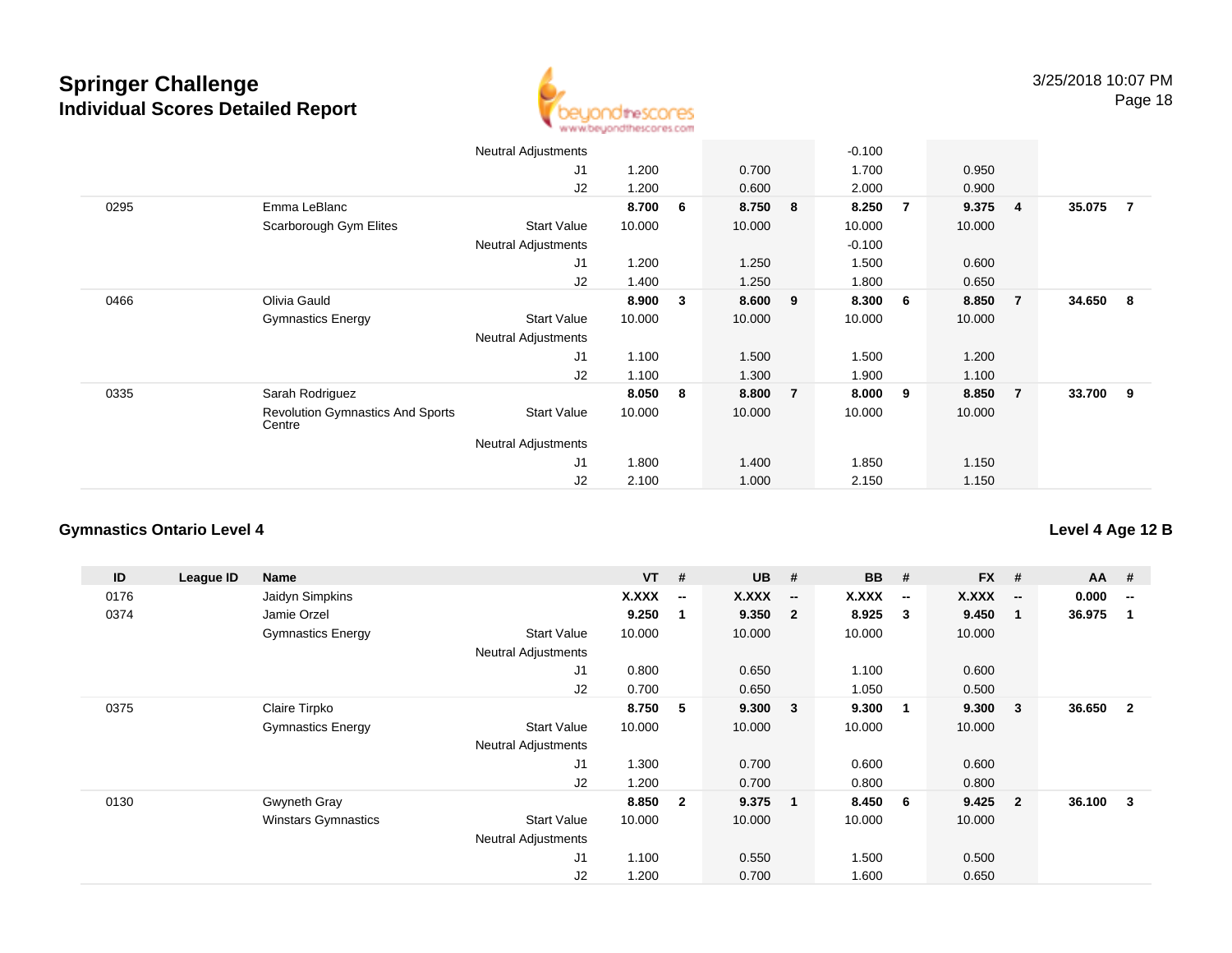

| 0487 | <b>Lindsay Butters</b>                            |                            | 8.800  | 4              | 8.950  | 4              | 8.750    | 4              | 9.275    | $\overline{\mathbf{4}}$ | 35.775 | $\overline{4}$ |
|------|---------------------------------------------------|----------------------------|--------|----------------|--------|----------------|----------|----------------|----------|-------------------------|--------|----------------|
|      | Forest City Gym Club                              | <b>Start Value</b>         | 10.000 |                | 10.000 |                | 10.000   |                | 10.000   |                         |        |                |
|      |                                                   | Neutral Adjustments        |        |                |        |                | $-0.100$ |                |          |                         |        |                |
|      |                                                   | J1                         | 1.100  |                | 1.050  |                | 1.000    |                | 0.600    |                         |        |                |
|      |                                                   | J2                         | 1.300  |                | 1.050  |                | 1.300    |                | 0.850    |                         |        |                |
| 0178 | Daniella Lopez                                    |                            | 8.825  | $\mathbf{3}$   | 8.875  | 5              | 8.600    | 5              | 9.225    | $5^{\circ}$             | 35.525 | - 5            |
|      | <b>World Class Gymnastics</b>                     | <b>Start Value</b>         | 10.000 |                | 10.000 |                | 10.000   |                | 10.000   |                         |        |                |
|      |                                                   | Neutral Adjustments        |        |                |        |                |          |                |          |                         |        |                |
|      |                                                   | J1                         | 1.150  |                | 1.100  |                | 1.400    |                | 0.850    |                         |        |                |
|      |                                                   | J2                         | 1.200  |                | 1.150  |                | 1.400    |                | 0.700    |                         |        |                |
| 0062 | Emily Lowthian                                    |                            | 8.350  | $\overline{7}$ | 8.025  | 8              | 8.975    | $\mathbf{2}$   | 8.950    | $\overline{7}$          | 34.300 | 6              |
|      | Forest City Gym Club                              | <b>Start Value</b>         | 10.000 |                | 10.000 |                | 10.000   |                | 10.000   |                         |        |                |
|      |                                                   | Neutral Adjustments        |        |                |        |                |          |                |          |                         |        |                |
|      |                                                   | J1                         | 1.700  |                | 1.950  |                | 1.100    |                | 1.000    |                         |        |                |
|      |                                                   | J2                         | 1.600  |                | 2.000  |                | 0.950    |                | 1.100    |                         |        |                |
| 0317 | Alexandra Drukten                                 |                            | 8.525  | 6              | 8.300  | 6              | 8.325    | $\overline{7}$ | 9.000    | $6\overline{6}$         | 34.150 | $\overline{7}$ |
|      | <b>Revolution Gymnastics And Sports</b><br>Centre | <b>Start Value</b>         | 10.000 |                | 10.000 |                | 10.000   |                | 10.000   |                         |        |                |
|      |                                                   | <b>Neutral Adjustments</b> |        |                |        |                |          |                | $-0.100$ |                         |        |                |
|      |                                                   | J <sub>1</sub>             | 1.450  |                | 1.550  |                | 1.500    |                | 0.800    |                         |        |                |
|      |                                                   | J2                         | 1.500  |                | 1.850  |                | 1.850    |                | 1.000    |                         |        |                |
| 0376 | Kairi Shaw                                        |                            | 8.000  | 8              | 8.150  | $\overline{7}$ | 8.450    | -6             | 8.450    | 8                       | 33.050 | $\bf{8}$       |
|      | <b>Gymnastics Energy</b>                          | <b>Start Value</b>         | 10.000 |                | 10.000 |                | 10.000   |                | 10.000   |                         |        |                |
|      |                                                   | <b>Neutral Adjustments</b> |        |                |        |                |          |                |          |                         |        |                |
|      |                                                   | J <sub>1</sub>             | 2.000  |                | 1.850  |                | 1.600    |                | 1.550    |                         |        |                |
|      |                                                   | J2                         | 2.000  |                | 1.850  |                | 1.500    |                | 1.550    |                         |        |                |

### **Gymnastics Ontario Level 4**

**Level 4 Age 12 C**

| ID   | League ID | <b>Name</b>                                       |                            | $VT$ # |                         | <b>UB</b> | - #            | <b>BB</b> | #  | <b>FX</b> | # | $AA$ # |  |
|------|-----------|---------------------------------------------------|----------------------------|--------|-------------------------|-----------|----------------|-----------|----|-----------|---|--------|--|
| 0059 |           | Caylie Chambers                                   |                            | 8.850  | -4                      | 9.275     | - 3            | 9.200     | -3 | 9.150     | 3 | 36.475 |  |
|      |           | Forest City Gym Club                              | <b>Start Value</b>         | 10.000 |                         | 10.000    |                | 10.000    |    | 10.000    |   |        |  |
|      |           |                                                   | <b>Neutral Adjustments</b> |        |                         |           |                |           |    |           |   |        |  |
|      |           |                                                   | J1                         | 1.100  |                         | 0.850     |                | 0.900     |    | 0.900     |   |        |  |
|      |           |                                                   | J2                         | 1.200  |                         | 0.600     |                | 0.700     |    | 0.800     |   |        |  |
| 0325 |           | Eve Flynn                                         |                            | 9.050  | $\overline{\mathbf{2}}$ | 9.200     | $\overline{4}$ | 9.125     | 4  | 9.100     | 4 | 36.475 |  |
|      |           | <b>Revolution Gymnastics And Sports</b><br>Centre | <b>Start Value</b>         | 10.000 |                         | 10.000    |                | 10.000    |    | 10.000    |   |        |  |
|      |           |                                                   | <b>Neutral Adjustments</b> |        |                         |           |                |           |    |           |   |        |  |
|      |           |                                                   | J1                         | 0.900  |                         | 0.750     |                | 0.800     |    | 0.850     |   |        |  |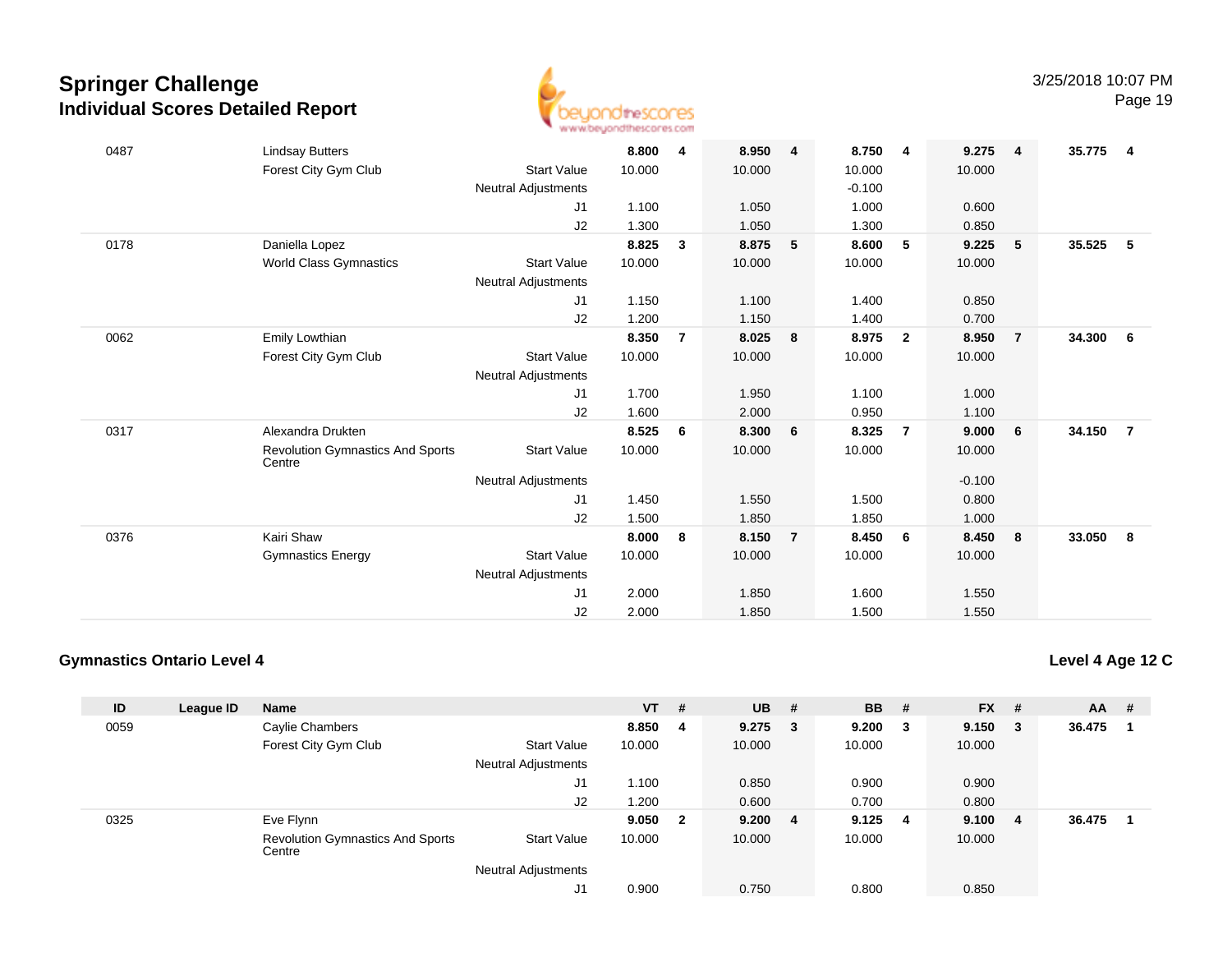

|      |                           | J2                         | 1.000  |                | 0.850   |                | 0.950  |                | 0.950  |                         |        |                |
|------|---------------------------|----------------------------|--------|----------------|---------|----------------|--------|----------------|--------|-------------------------|--------|----------------|
| 0267 | Christina Munge           |                            | 8.650  | 6              | 9.375 2 |                | 9.250  | $\overline{2}$ | 9.075  | 5                       | 36.350 | $\overline{2}$ |
|      | <b>Synergy Gymnastics</b> | <b>Start Value</b>         | 10.000 |                | 10.000  |                | 10.000 |                | 10.000 |                         |        |                |
|      |                           | <b>Neutral Adjustments</b> |        |                |         |                |        |                |        |                         |        |                |
|      |                           | J1                         | 1.300  |                | 0.650   |                | 0.650  |                | 1.000  |                         |        |                |
|      |                           | J2                         | 1.400  |                | 0.600   |                | 0.850  |                | 0.850  |                         |        |                |
| 0036 | <b>Catherine Mirvish</b>  |                            | 8.400  | 8              | 9.200   | $\overline{4}$ | 9.350  | $\overline{1}$ | 9.100  | $\overline{4}$          | 36.050 | $\mathbf{3}$   |
|      | East York Gymnastics      | <b>Start Value</b>         | 10.000 |                | 10.000  |                | 10.000 |                | 10.000 |                         |        |                |
|      |                           | <b>Neutral Adjustments</b> |        |                |         |                |        |                |        |                         |        |                |
|      |                           | J1                         | 1.700  |                | 0.900   |                | 0.600  |                | 0.900  |                         |        |                |
|      |                           | J2                         | 1.500  |                | 0.700   |                | 0.700  |                | 0.900  |                         |        |                |
| 0270 | Vanessa Salatino          |                            | 8.950  | $\mathbf{3}$   | 8.925   | 6              | 9.050  | 5              | 9.100  | $\overline{4}$          | 36.025 | $\overline{4}$ |
|      | <b>Synergy Gymnastics</b> | <b>Start Value</b>         | 10.000 |                | 10.000  |                | 10.000 |                | 10.000 |                         |        |                |
|      |                           | <b>Neutral Adjustments</b> |        |                |         |                |        |                |        |                         |        |                |
|      |                           | J1                         | 1.000  |                | 1.000   |                | 0.850  |                | 0.900  |                         |        |                |
|      |                           | J <sub>2</sub>             | 1.100  |                | 1.150   |                | 1.050  |                | 0.900  |                         |        |                |
| 0425 | <b>Tristan Martins</b>    |                            | 8.400  | 8              | 9.075   | 5              | 9.200  | $\mathbf{3}$   | 9.300  | $\overline{\mathbf{2}}$ | 35.975 | 5              |
|      | <b>Milton Springers</b>   | <b>Start Value</b>         | 10.000 |                | 10.000  |                | 10.000 |                | 10.000 |                         |        |                |
|      |                           | <b>Neutral Adjustments</b> |        |                |         |                |        |                |        |                         |        |                |
|      |                           | J1                         | 1.600  |                | 0.850   |                | 0.850  |                | 0.700  |                         |        |                |
|      |                           | J2                         | 1.600  |                | 1.000   |                | 0.750  |                | 0.700  |                         |        |                |
| 0291 | Sascha Muzzatti           |                            | 8.600  | $\overline{7}$ | 9.400   | $\overline{1}$ | 8.500  | 6              | 9.300  | $\overline{2}$          | 35.800 | 6              |
|      | Scarborough Gym Elites    | <b>Start Value</b>         | 10.000 |                | 10.000  |                | 10.000 |                | 10.000 |                         |        |                |
|      |                           | <b>Neutral Adjustments</b> |        |                |         |                |        |                |        |                         |        |                |
|      |                           | J1                         | 1.300  |                | 0.550   |                | 1.400  |                | 0.700  |                         |        |                |
|      |                           | J2                         | 1.500  |                | 0.650   |                | 1.600  |                | 0.700  |                         |        |                |
| 0467 | <b>Rheece Hutley</b>      |                            | 8.800  | 5              | 9.200   | $\overline{4}$ | 8.200  | $\overline{7}$ | 9.500  | $\overline{1}$          | 35.700 | $\overline{7}$ |
|      | <b>Gymnastics Energy</b>  | <b>Start Value</b>         | 10.000 |                | 10.000  |                | 10.000 |                | 10.000 |                         |        |                |
|      |                           | <b>Neutral Adjustments</b> |        |                |         |                |        |                |        |                         |        |                |
|      |                           | J1                         | 1.300  |                | 0.750   |                | 1.800  |                | 0.450  |                         |        |                |
|      |                           | J2                         | 1.100  |                | 0.850   |                | 1.800  |                | 0.550  |                         |        |                |
| 0373 | Ella Kormos               |                            | 9.150  | $\mathbf{1}$   | 9.200   | $\overline{4}$ | 8.175  | $\bf{8}$       | 8.900  | 6                       | 35.425 | 8              |
|      | <b>Gymnastics Energy</b>  | <b>Start Value</b>         | 10.000 |                | 10.000  |                | 10.000 |                | 10.000 |                         |        |                |
|      |                           | <b>Neutral Adjustments</b> |        |                |         |                |        |                |        |                         |        |                |
|      |                           | J <sub>1</sub>             | 0.900  |                | 0.950   |                | 1.900  |                | 1.100  |                         |        |                |
|      |                           | J2                         | 0.800  |                | 0.650   |                | 1.750  |                | 1.100  |                         |        |                |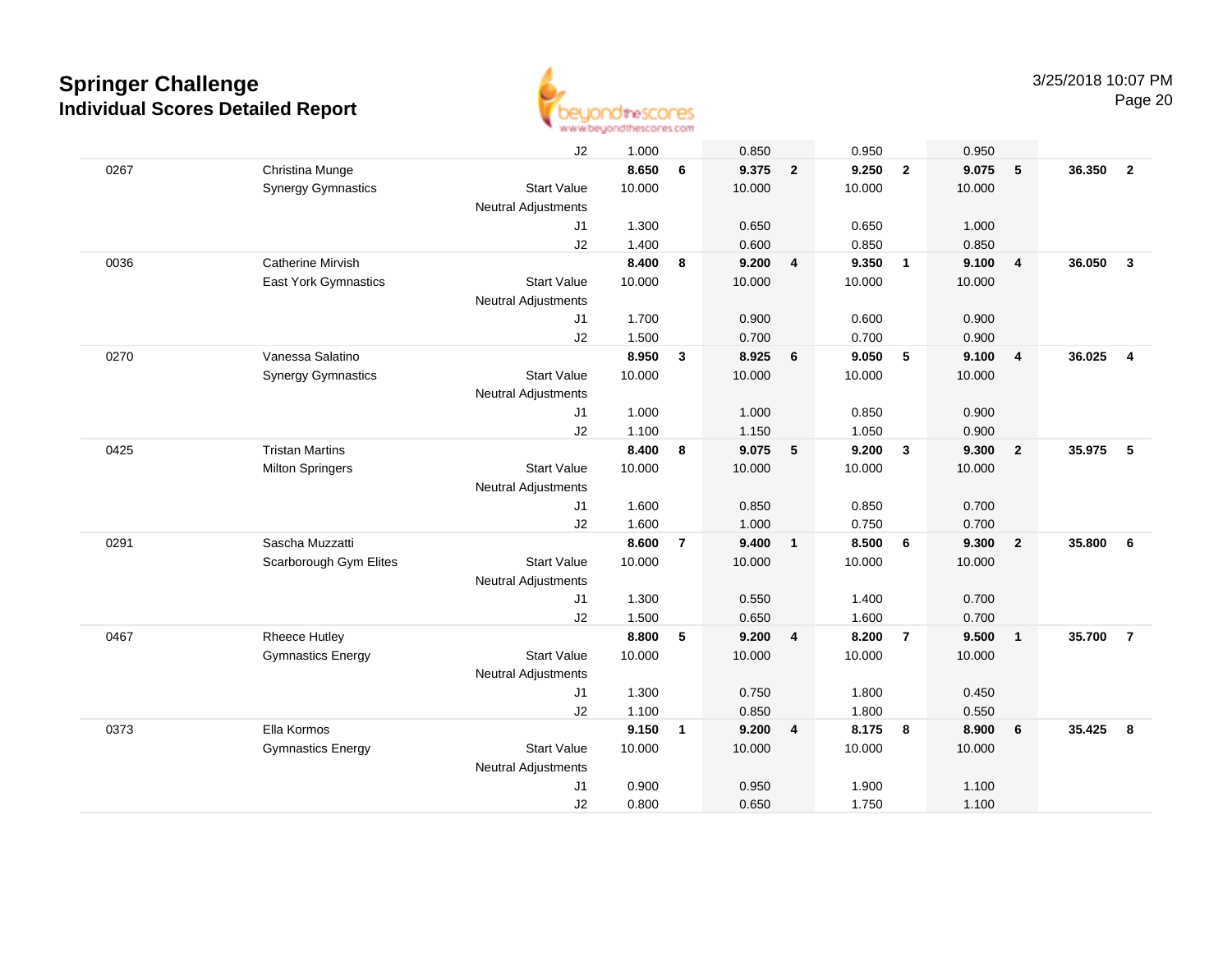### **Gymnastics Ontario Level 4**

ww.beyondthescores.com

### **Level 4 Age 13 A**

| ID   | League ID | <b>Name</b>                                       |                            | <b>VT</b> | #              | <b>UB</b> | #              | <b>BB</b> | #                       | <b>FX</b> | #              | AA     | #                       |
|------|-----------|---------------------------------------------------|----------------------------|-----------|----------------|-----------|----------------|-----------|-------------------------|-----------|----------------|--------|-------------------------|
| 0258 |           | <b>Harley Dalton</b>                              |                            | 9.000     | $\mathbf{1}$   | 9.400     | $\mathbf{1}$   | 9.525     | $\overline{1}$          | 9.350     | $\overline{2}$ | 37.275 | $\mathbf{1}$            |
|      |           | <b>Synergy Gymnastics</b>                         | <b>Start Value</b>         | 10.000    |                | 10.000    |                | 10.000    |                         | 10.000    |                |        |                         |
|      |           |                                                   | Neutral Adjustments        |           |                |           |                |           |                         |           |                |        |                         |
|      |           |                                                   | J1                         | 0.900     |                | 0.550     |                | 0.500     |                         | 0.700     |                |        |                         |
|      |           |                                                   | J2                         | 1.100     |                | 0.650     |                | 0.450     |                         | 0.600     |                |        |                         |
| 0037 |           | Anya Gibbs                                        |                            | 8.950     | $\overline{2}$ | 9.300     | $\overline{2}$ | 9.200     | $\overline{\mathbf{3}}$ | 9.475     | $\overline{1}$ | 36.925 | $\overline{2}$          |
|      |           | East York Gymnastics                              | <b>Start Value</b>         | 10.000    |                | 10.000    |                | 10.000    |                         | 10.000    |                |        |                         |
|      |           |                                                   | Neutral Adjustments        |           |                |           |                |           |                         |           |                |        |                         |
|      |           |                                                   | J1                         | 1.000     |                | 0.700     |                | 0.750     |                         | 0.550     |                |        |                         |
|      |           |                                                   | J2                         | 1.100     |                | 0.700     |                | 0.850     |                         | 0.500     |                |        |                         |
| 0420 |           | Jessica Oliver                                    |                            | 9.000     | $\mathbf{1}$   | 9.125     | $\overline{4}$ | 9.500     | $\overline{2}$          | 9.200     | $\overline{4}$ | 36.825 | $\mathbf{3}$            |
|      |           | <b>Milton Springers</b>                           | <b>Start Value</b>         | 10.000    |                | 10.000    |                | 10.000    |                         | 10.000    |                |        |                         |
|      |           |                                                   | <b>Neutral Adjustments</b> |           |                |           |                |           |                         |           |                |        |                         |
|      |           |                                                   | J1                         | 1.000     |                | 0.900     |                | 0.450     |                         | 0.900     |                |        |                         |
|      |           |                                                   | J2                         | 1.000     |                | 0.850     |                | 0.550     |                         | 0.700     |                |        |                         |
| 0210 |           | Melek Kudo                                        |                            | 8.500     | 4              | 8.950     | 6              | 9.175     | $\overline{4}$          | 9.300     | $\mathbf{3}$   | 35.925 | $\overline{\mathbf{4}}$ |
|      |           | <b>TGI</b>                                        | <b>Start Value</b>         | 10.000    |                | 10.000    |                | 10.000    |                         | 10.000    |                |        |                         |
|      |           |                                                   | <b>Neutral Adjustments</b> |           |                |           |                |           |                         |           |                |        |                         |
|      |           |                                                   | J1                         | 1.500     |                | 1.050     |                | 0.750     |                         | 0.700     |                |        |                         |
|      |           |                                                   | J2                         | 1.500     |                | 1.050     |                | 0.900     |                         | 0.700     |                |        |                         |
| 0319 |           | Alexandra Menko                                   |                            | 8.450     | 5              | 9.100     | $\sqrt{5}$     | 8.675     | 6                       | 8.975     | 5              | 35.200 | 5                       |
|      |           | <b>Revolution Gymnastics And Sports</b><br>Centre | <b>Start Value</b>         | 10.000    |                | 10.000    |                | 10.000    |                         | 10.000    |                |        |                         |
|      |           |                                                   | <b>Neutral Adjustments</b> |           |                |           |                |           |                         |           |                |        |                         |
|      |           |                                                   | J <sub>1</sub>             | 1.500     |                | 0.900     |                | 1.300     |                         | 1.100     |                |        |                         |
|      |           |                                                   | J2                         | 1.600     |                | 0.900     |                | 1.350     |                         | 0.950     |                |        |                         |
| 0486 |           | Charley Brisseau                                  |                            | 8.500     | 4              | 9.150     | $\overline{3}$ | 8.300     | $\overline{7}$          | 8.900     | $\overline{7}$ | 34.850 | 6                       |
|      |           | Forest City Gym Club                              | <b>Start Value</b>         | 10.000    |                | 10.000    |                | 10.000    |                         | 10.000    |                |        |                         |
|      |           |                                                   | Neutral Adjustments        |           |                |           |                |           |                         |           |                |        |                         |
|      |           |                                                   | J1                         | 1.600     |                | 0.850     |                | 1.700     |                         | 1.000     |                |        |                         |
|      |           |                                                   | J2                         | 1.400     |                | 0.850     |                | 1.700     |                         | 1.200     |                |        |                         |
| 0380 |           | Cadence Savoie                                    |                            | 8.050     | $\overline{7}$ | 8.475     | $\overline{7}$ | 9.100     | - 5                     | 8.950     | 6              | 34.575 | $\overline{7}$          |
|      |           | <b>Gymnastics Energy</b>                          | <b>Start Value</b>         | 10.000    |                | 10.000    |                | 10.000    |                         | 10.000    |                |        |                         |
|      |           |                                                   | <b>Neutral Adjustments</b> |           |                |           |                |           |                         |           |                |        |                         |
|      |           |                                                   | J <sub>1</sub>             | 1.900     |                | 1.600     |                | 1.000     |                         | 0.900     |                |        |                         |
|      |           |                                                   | J2                         | 2.000     |                | 1.450     |                | 0.800     |                         | 1.200     |                |        |                         |
| 0209 |           | Hailey Yu                                         |                            | 8.100     | 6              | 8.250     | 8              | 8.675     | 6                       | 8.900     | $\overline{7}$ | 33.925 | 8                       |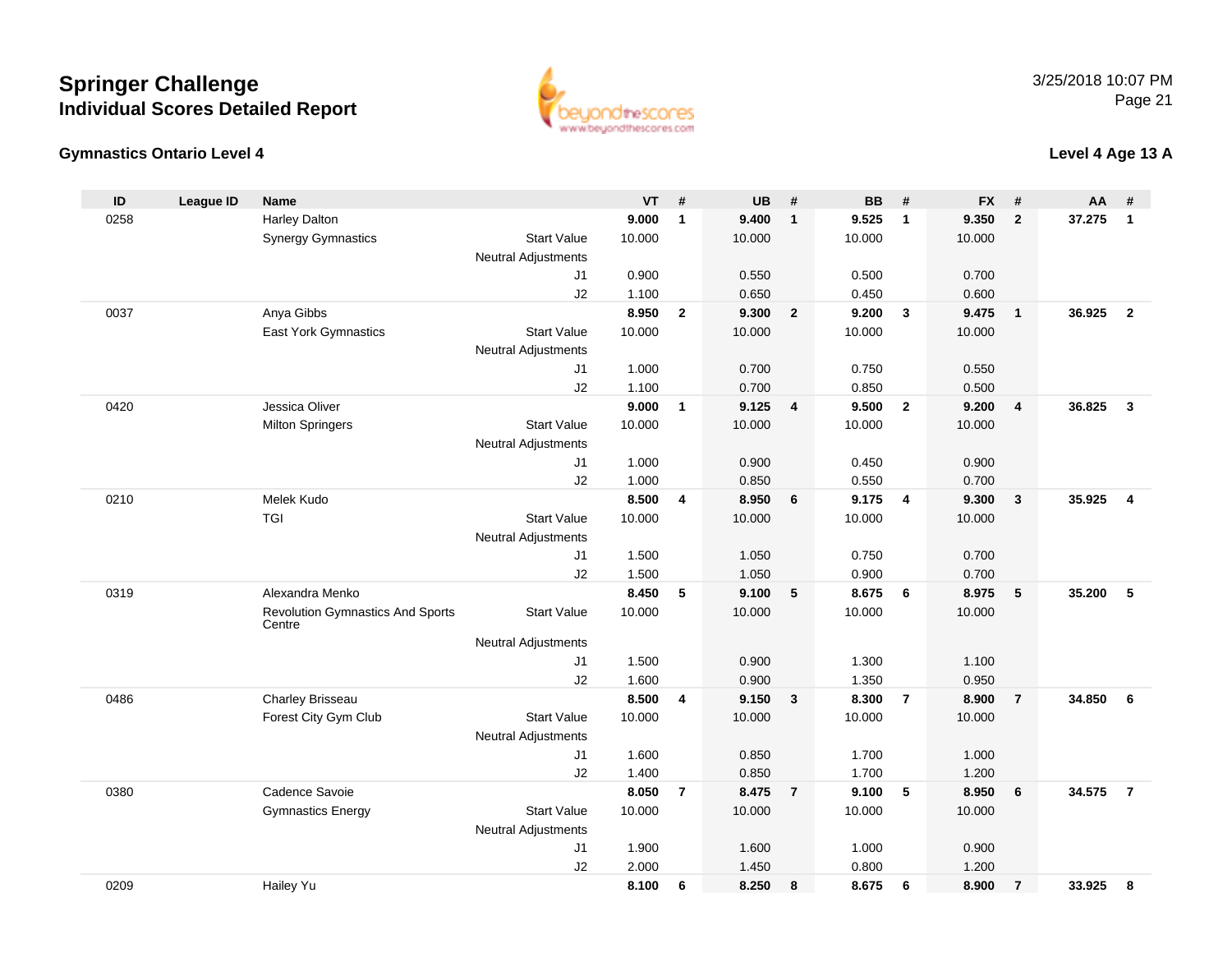

|      | TGI                  | <b>Start Value</b><br><b>Neutral Adjustments</b> | 10.000 | 10.000       | 10.000 | 10.000<br>$-0.100$  |             |
|------|----------------------|--------------------------------------------------|--------|--------------|--------|---------------------|-------------|
|      |                      | J1                                               | 1.900  | 1.950        | 1.300  | 1.000               |             |
|      |                      | J2                                               | 1.900  | 1.550        | 1.350  | 1.000               |             |
| 0476 | Asiyah Martin        |                                                  | 8.700  | 8.250 8<br>3 | 7.650  | 8.400<br>- 8<br>- 8 | 33.000<br>9 |
|      | Forest City Gym Club | <b>Start Value</b>                               | 10.000 | 10.000       | 10.000 | 10.000              |             |
|      |                      | <b>Neutral Adjustments</b>                       |        |              |        | $-0.100$            |             |
|      |                      | J1                                               | 1.200  | 1.850        | 2.200  | 1.450               |             |
|      |                      | J2                                               | 1.400  | 1.650        | 2.500  | 1.550               |             |

#### **Gymnastics Ontario Level 4**

| ID   | <b>League ID</b> | <b>Name</b>                 |                            | <b>VT</b> | #              | <b>UB</b> | #                       | <b>BB</b> | #              | <b>FX</b> | #                       | <b>AA</b> | #              |
|------|------------------|-----------------------------|----------------------------|-----------|----------------|-----------|-------------------------|-----------|----------------|-----------|-------------------------|-----------|----------------|
| 0419 |                  | Maya Biasutto               |                            | 9.250     | 1              | 9.350     | $\overline{2}$          | 9.575     | $\mathbf 1$    | 9.600     | $\mathbf{1}$            | 37.775    | 1              |
|      |                  | <b>Milton Springers</b>     | <b>Start Value</b>         | 10.000    |                | 10.000    |                         | 10.000    |                | 10.000    |                         |           |                |
|      |                  |                             | <b>Neutral Adjustments</b> |           |                |           |                         |           |                |           |                         |           |                |
|      |                  |                             | J1                         | 0.700     |                | 0.600     |                         | 0.400     |                | 0.500     |                         |           |                |
|      |                  |                             | J2                         | 0.800     |                | 0.700     |                         | 0.450     |                | 0.300     |                         |           |                |
| 0135 |                  | Sara Fazekas                |                            | 8.400     | 6              | 9.300     | $\overline{\mathbf{3}}$ | 9.475     | $\overline{2}$ | 9.475     | $\overline{2}$          | 36.650    | $\overline{2}$ |
|      |                  | Winstars Gymnastics         | <b>Start Value</b>         | 10.000    |                | 10.000    |                         | 10.000    |                | 10.000    |                         |           |                |
|      |                  |                             | <b>Neutral Adjustments</b> |           |                |           |                         |           |                |           |                         |           |                |
|      |                  |                             | J1                         | 1.800     |                | 0.700     |                         | 0.600     |                | 0.450     |                         |           |                |
|      |                  |                             | J2                         | 1.400     |                | 0.700     |                         | 0.450     |                | 0.600     |                         |           |                |
| 0065 |                  | <b>Claire Eskens</b>        |                            | 8.600     | 5              | 9.375     | $\overline{1}$          | 9.225     | 5              | 9.250     | $\mathbf{3}$            | 36.450    | $\mathbf{3}$   |
|      |                  | <b>Glendon Gymnastics</b>   | <b>Start Value</b>         | 10.000    |                | 10.000    |                         | 10.000    |                | 10.000    |                         |           |                |
|      |                  |                             | <b>Neutral Adjustments</b> |           |                |           |                         |           |                |           |                         |           |                |
|      |                  |                             | J1                         | 1.400     |                | 0.700     |                         | 0.800     |                | 0.700     |                         |           |                |
|      |                  |                             | J2                         | 1.400     |                | 0.550     |                         | 0.750     |                | 0.800     |                         |           |                |
| 0038 |                  | Raquel Mandel               |                            | 8.100     | $\overline{7}$ | 9.375     | $\overline{1}$          | 9.400     | $\mathbf{3}$   | 9.250     | $\mathbf{3}$            | 36.125    | $\overline{4}$ |
|      |                  | <b>East York Gymnastics</b> | <b>Start Value</b>         | 10.000    |                | 10.000    |                         | 10.000    |                | 10.000    |                         |           |                |
|      |                  |                             | <b>Neutral Adjustments</b> |           |                |           |                         |           |                |           |                         |           |                |
|      |                  |                             | J1                         | 2.000     |                | 0.600     |                         | 0.600     |                | 0.800     |                         |           |                |
|      |                  |                             | J2                         | 1.800     |                | 0.650     |                         | 0.600     |                | 0.700     |                         |           |                |
| 0198 |                  | Kiki Drozd                  |                            | 8.700     | 3              | 9.200     | $\overline{\mathbf{4}}$ | 9.125     | 6              | 8.750     | 6                       | 35.775    | 5              |
|      |                  | <b>TGI</b>                  | <b>Start Value</b>         | 10.000    |                | 10.000    |                         | 10.000    |                | 10.000    |                         |           |                |
|      |                  |                             | <b>Neutral Adjustments</b> |           |                |           |                         |           |                |           |                         |           |                |
|      |                  |                             | J <sub>1</sub>             | 1.300     |                | 0.750     |                         | 0.900     |                | 1.300     |                         |           |                |
|      |                  |                             | J2                         | 1.300     |                | 0.850     |                         | 0.850     |                | 1.200     |                         |           |                |
| 0298 |                  | Chelsea Ellis               |                            | 8.750     | $\mathbf{2}$   | 8.575     | 6                       | 9.400     | 3              | 9.050     | $\overline{\mathbf{4}}$ | 35.775    | 5              |

### **Level 4 Age 13 B**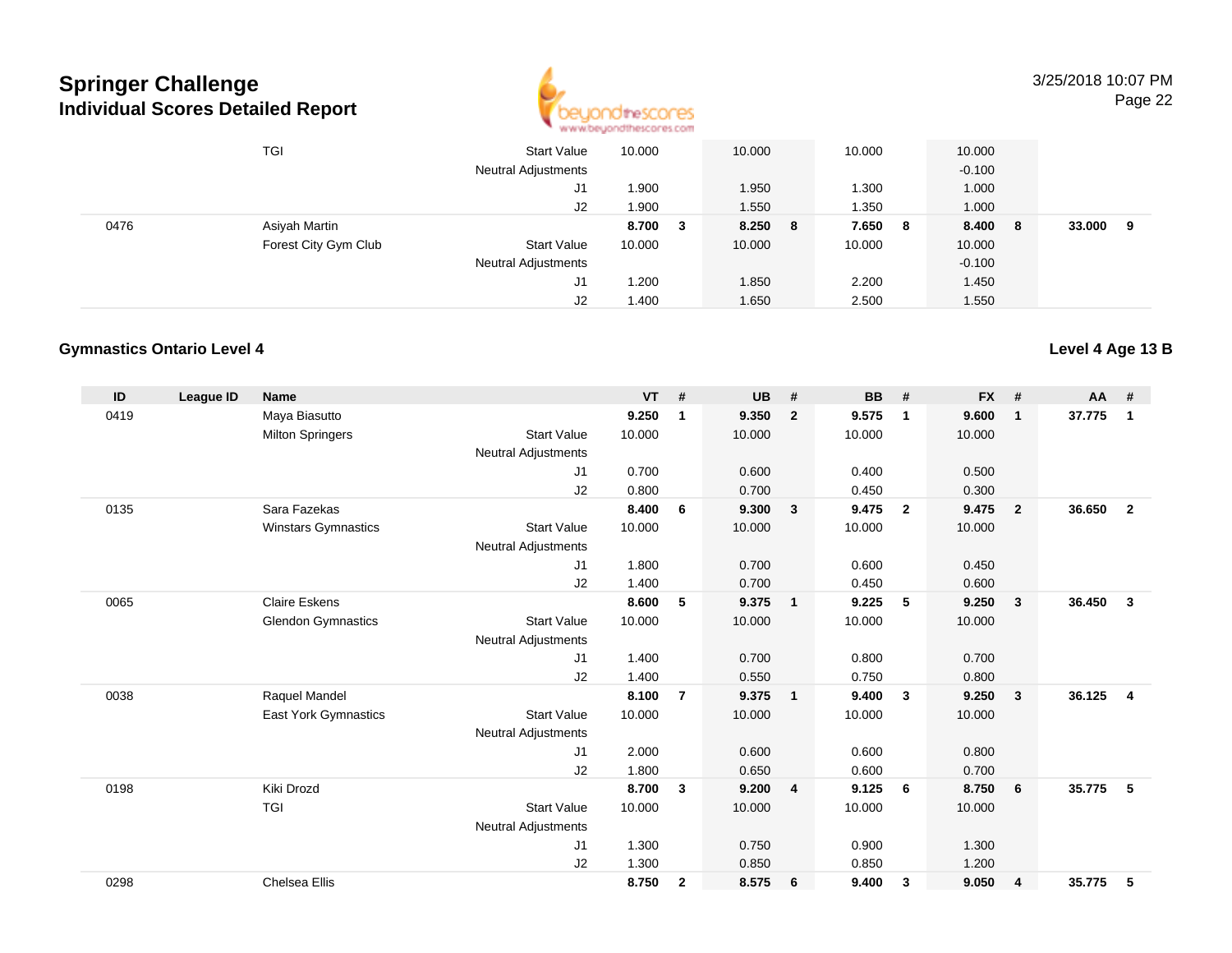

|      | Scarborough Gym Elites   | <b>Start Value</b><br><b>Neutral Adjustments</b> | 10.000  |                | 10.000  |                | 10.000  |                | 10.000  |        |        |                |
|------|--------------------------|--------------------------------------------------|---------|----------------|---------|----------------|---------|----------------|---------|--------|--------|----------------|
|      |                          | J1                                               | 1.200   |                | 1.250   |                | 0.500   |                | 0.900   |        |        |                |
|      |                          | J2                                               | 1.300   |                | 1.600   |                | 0.700   |                | 1.000   |        |        |                |
| 0379 | Kathryn Chapman          |                                                  | 8.650 4 |                | 8.550   | $\overline{7}$ | 9.250 4 |                | 9.250   | $_{3}$ | 35.700 | 6              |
|      | <b>Gymnastics Energy</b> | <b>Start Value</b>                               | 10.000  |                | 10.000  |                | 10.000  |                | 10.000  |        |        |                |
|      |                          | <b>Neutral Adjustments</b>                       |         |                |         |                |         |                |         |        |        |                |
|      |                          | J1                                               | 1.400   |                | 1.400   |                | 0.600   |                | 0.700   |        |        |                |
|      |                          | J2                                               | 1.300   |                | 1.500   |                | 0.900   |                | 0.800   |        |        |                |
| 0409 | Makeda Harrison          |                                                  | 8.650   | $\overline{4}$ | 8.900 5 |                | 7.725   | $\overline{7}$ | 8.950 5 |        | 34.225 | $\overline{7}$ |
|      | <b>Gymnastics Energy</b> | <b>Start Value</b>                               | 10.000  |                | 10.000  |                | 10.000  |                | 10.000  |        |        |                |
|      |                          | <b>Neutral Adjustments</b>                       |         |                |         |                |         |                |         |        |        |                |
|      |                          | J <sub>1</sub>                                   | 1.500   |                | 1.100   |                | 2.000   |                | 1.100   |        |        |                |
|      |                          | J2                                               | 1.200   |                | 1.100   |                | 2.550   |                | 1.000   |        |        |                |

### **Gymnastics Ontario Level 4**

### **Level 4 Age 13 C**

| ID   | League ID | <b>Name</b>                                       |                            | $VT$ # |             | <b>UB</b> | #                       | <b>BB</b> | #                       | <b>FX</b> | #              | <b>AA</b> | #              |
|------|-----------|---------------------------------------------------|----------------------------|--------|-------------|-----------|-------------------------|-----------|-------------------------|-----------|----------------|-----------|----------------|
| 0218 |           | Mya Todosijevic                                   |                            | 9.150  | $\mathbf 1$ | 9.425     | $\mathbf{1}$            | 9.300     | $\overline{2}$          | 9.600     | $\mathbf{1}$   | 37.475    | -1             |
|      |           | TGI                                               | <b>Start Value</b>         | 10.000 |             | 10.000    |                         | 10.000    |                         | 10.000    |                |           |                |
|      |           |                                                   | Neutral Adjustments        |        |             |           |                         |           |                         |           |                |           |                |
|      |           |                                                   | J <sub>1</sub>             | 0.900  |             | 0.550     |                         | 0.600     |                         | 0.450     |                |           |                |
|      |           |                                                   | J2                         | 0.800  |             | 0.600     |                         | 0.800     |                         | 0.350     |                |           |                |
| 0329 |           | Eden Riddall                                      |                            | 8.700  | 3           | 9.400     | $\overline{\mathbf{2}}$ | 9.325     | $\overline{\mathbf{1}}$ | 9.200     | $\mathbf{2}$   | 36.625    | $\overline{2}$ |
|      |           | <b>Revolution Gymnastics And Sports</b><br>Centre | <b>Start Value</b>         | 10.000 |             | 10.000    |                         | 10.000    |                         | 10.000    |                |           |                |
|      |           |                                                   | Neutral Adjustments        |        |             |           |                         |           |                         |           |                |           |                |
|      |           |                                                   | J <sub>1</sub>             | 1.300  |             | 0.500     |                         | 0.600     |                         | 0.900     |                |           |                |
|      |           |                                                   | J2                         | 1.300  |             | 0.700     |                         | 0.750     |                         | 0.700     |                |           |                |
| 0328 |           | Emma Lauckner                                     |                            | 8.250  | 6           | 9.325     | $\mathbf{3}$            | 8.925     | 3                       | 9.025     | $\overline{4}$ | 35.525    | $\mathbf{3}$   |
|      |           | Revolution Gymnastics And Sports<br>Centre        | <b>Start Value</b>         | 10.000 |             | 10.000    |                         | 10.000    |                         | 10.000    |                |           |                |
|      |           |                                                   | Neutral Adjustments        |        |             |           |                         |           |                         |           |                |           |                |
|      |           |                                                   | J <sub>1</sub>             | 1.800  |             | 0.750     |                         | 1.000     |                         | 1.000     |                |           |                |
|      |           |                                                   | J2                         | 1.700  |             | 0.600     |                         | 1.150     |                         | 0.950     |                |           |                |
| 0330 |           | Aurora Sportel                                    |                            | 8.500  | 4           | 9.175     | $\overline{4}$          | 8.575     | 6                       | 9.175     | $\overline{3}$ | 35.425    | 4              |
|      |           | <b>Revolution Gymnastics And Sports</b><br>Centre | <b>Start Value</b>         | 10.000 |             | 10.000    |                         | 10.000    |                         | 10.000    |                |           |                |
|      |           |                                                   | <b>Neutral Adjustments</b> |        |             |           |                         |           |                         |           |                |           |                |
|      |           |                                                   | J <sub>1</sub>             | 1.500  |             | 0.750     |                         | 1.300     |                         | 0.800     |                |           |                |